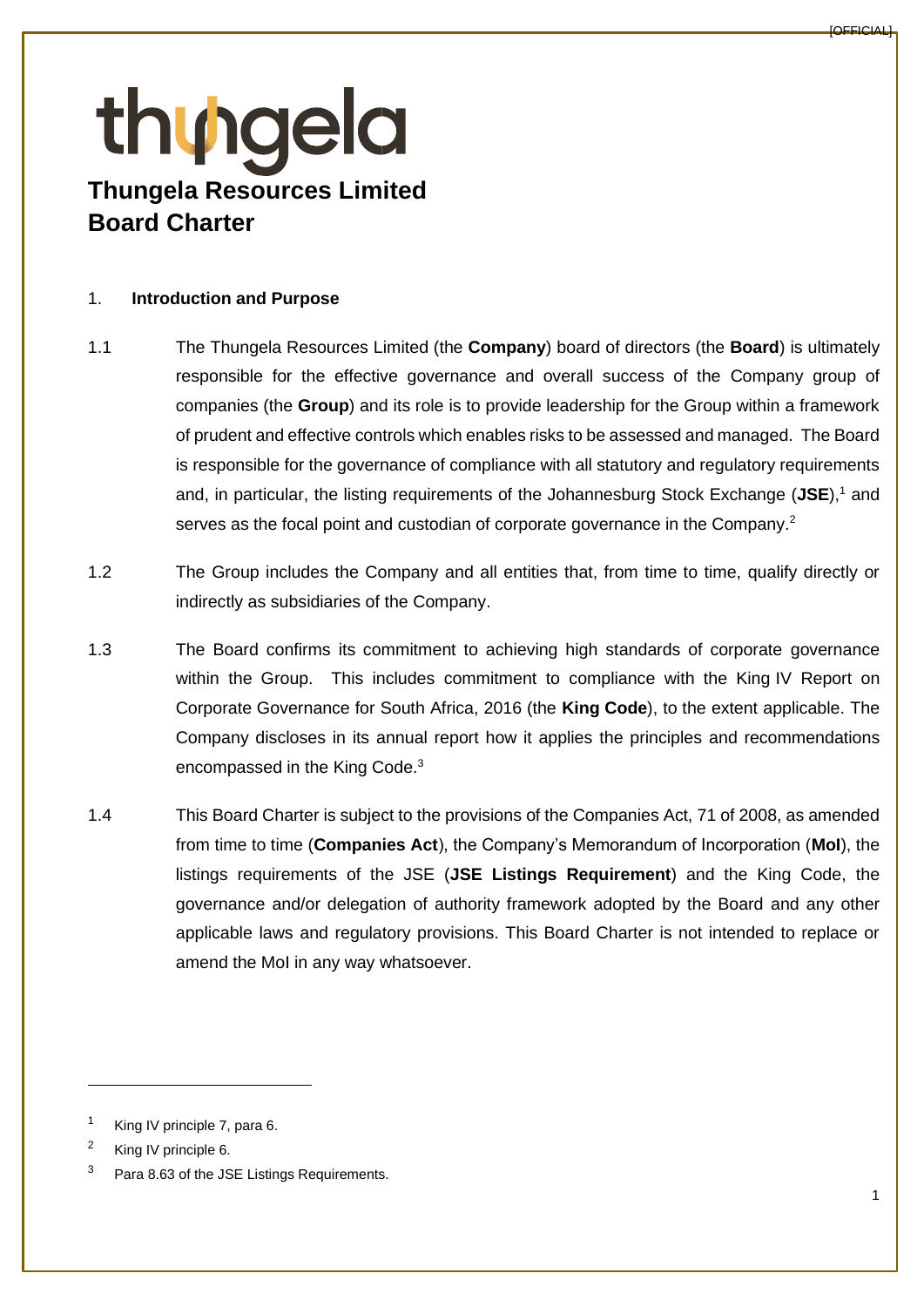- 1.5 In accordance with the recommendations of the King Code, the Board has adopted this formalised Board Charter, to which reference will be made in the Company's annual report. This Board Charter has been implemented in order to:
- 1.5.1 identify and affirm the manner in which the role, powers and responsibilities of the Board and its various committees will be carried out, exercised and discharged, having regard to principles of good corporate governance, international best practice and applicable laws and regulatory provisions;
- 1.5.2 serve as a reference to new and existing directors;
- 1.5.3 ensure that good corporate governance is maintained throughout the Group in line with the requirements of the King Code and the principles of good corporate practice;<sup>4</sup> and
- 1.5.4 set out the internal governance practices and procedures to support the Board's work in a manner that promotes efficient, objective and independent judgement and decisionmaking.
- 1.6 This Board Charter shall constitute and form an integral part of each Board member's appointment letter (in respect of that member's appointment to the Board) and, if such Board member is also a member of the board of any of the Company's subsidiaries, to the boards of its subsidiary companies (except to the extent that such subsidiary has its own board charter).

### 2. **Board Structure and Composition**

2.1 The Board shall comprise not less than such minimum number of directors as is required by the Companies Act, the JSE Listings Requirements and the MoI. The size and composition of the Board shall furthermore be determined subject to the Inclusion and Diversity Policy (**Diversity Policy**) the governance and/or delegation of authority framework and any other applicable laws and regulatory requirements.

King IV, principle 6.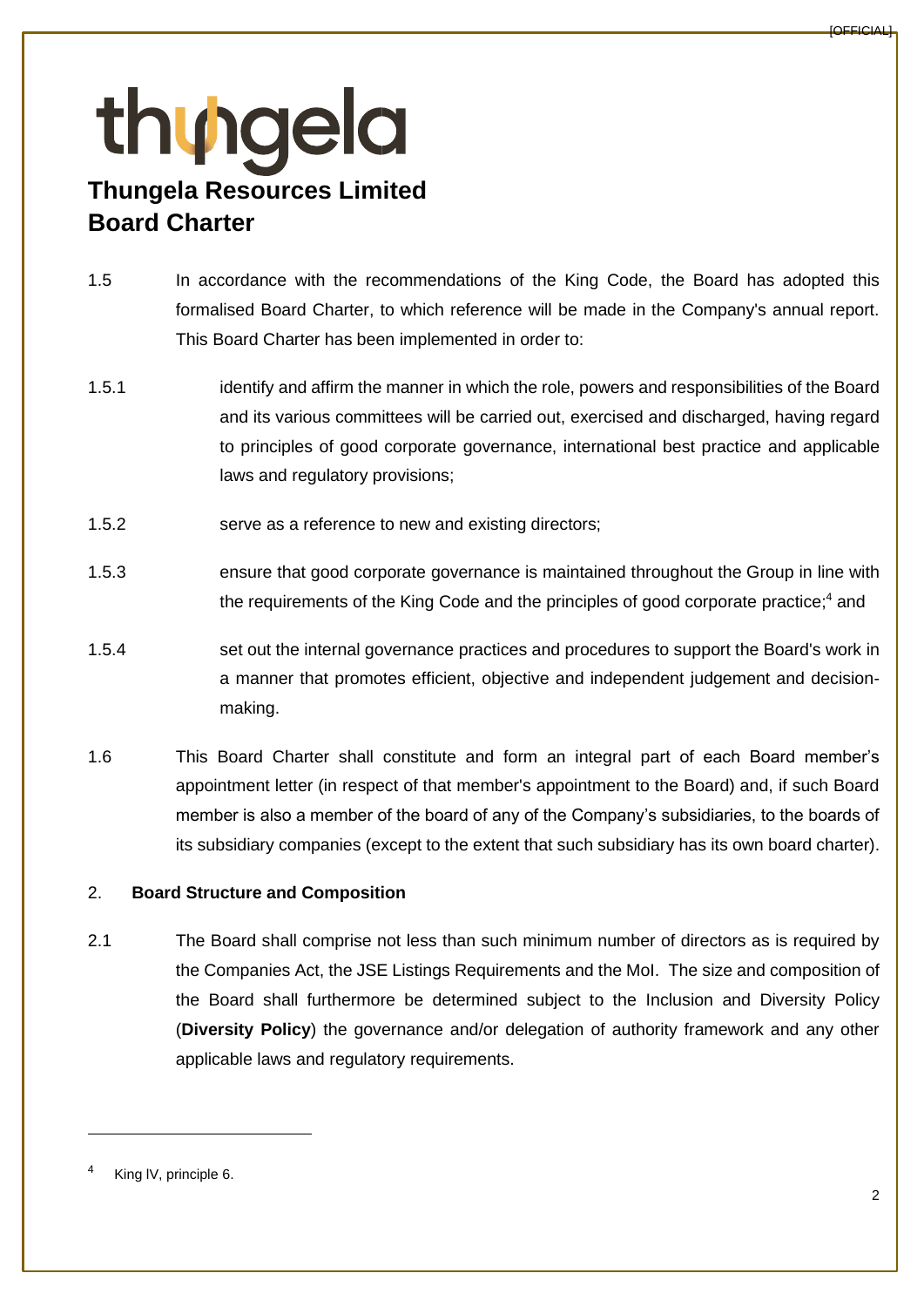- 2.2 Each director shall be identified and selected for nomination by the Board, as assisted by the Remuneration and Nominations Committee (**Rem and NomCo**), the recommendation of which shall be subject to final approval by the Board. The Rem and NomCo will follow a transparent and formal process in recommending suitable candidates for the Board's consideration, as set out in the Diversity Policy.<sup>5</sup>
- 2.3 Directors shall be appointed and removed by the shareholders of the Company in accordance with the applicable provisions of the MoI, the Companies Act and any other applicable laws and regulatory provisions.
- 2.4 Subject to the Companies Act, the Board has the power to appoint directors (i) to fill a casual vacancy (being a vacancy on the Board where (i) the number of directors on the Board is less than the minimum number of directors prescribed by the MOI; or (ii) the number of directors on the Board is less than the number appointed by the shareholders) or (ii) as an addition to the Board (as contemplated in section  $66(4)(a)(i)$  of the Companies Act)), subject to confirmation of such appointment by the shareholders at the next annual general meeting of the Company.<sup>6</sup>
- 2.5 Only individuals with sound ethical reputations and business or professional acumen and who have sufficient time to effectively fulfil their role as Board member, will be considered for appointment to the Board. Individuals with material enduring conflicts of interest with the Company or any Group company that cannot be reasonably managed by the normal methods of declaration of interests and temporary recusal from meetings will not be considered for appointment.
- <span id="page-2-0"></span>2.6 The Board shall comprise:

<sup>5</sup> Para 3.84(a) of the JSE Listings Requirements, King lV, principle 7 and King lV Supplement for Retirement Funds (Part 6.4) principle 7.

 $6$  Section 66(4)(b) of the Companies Act.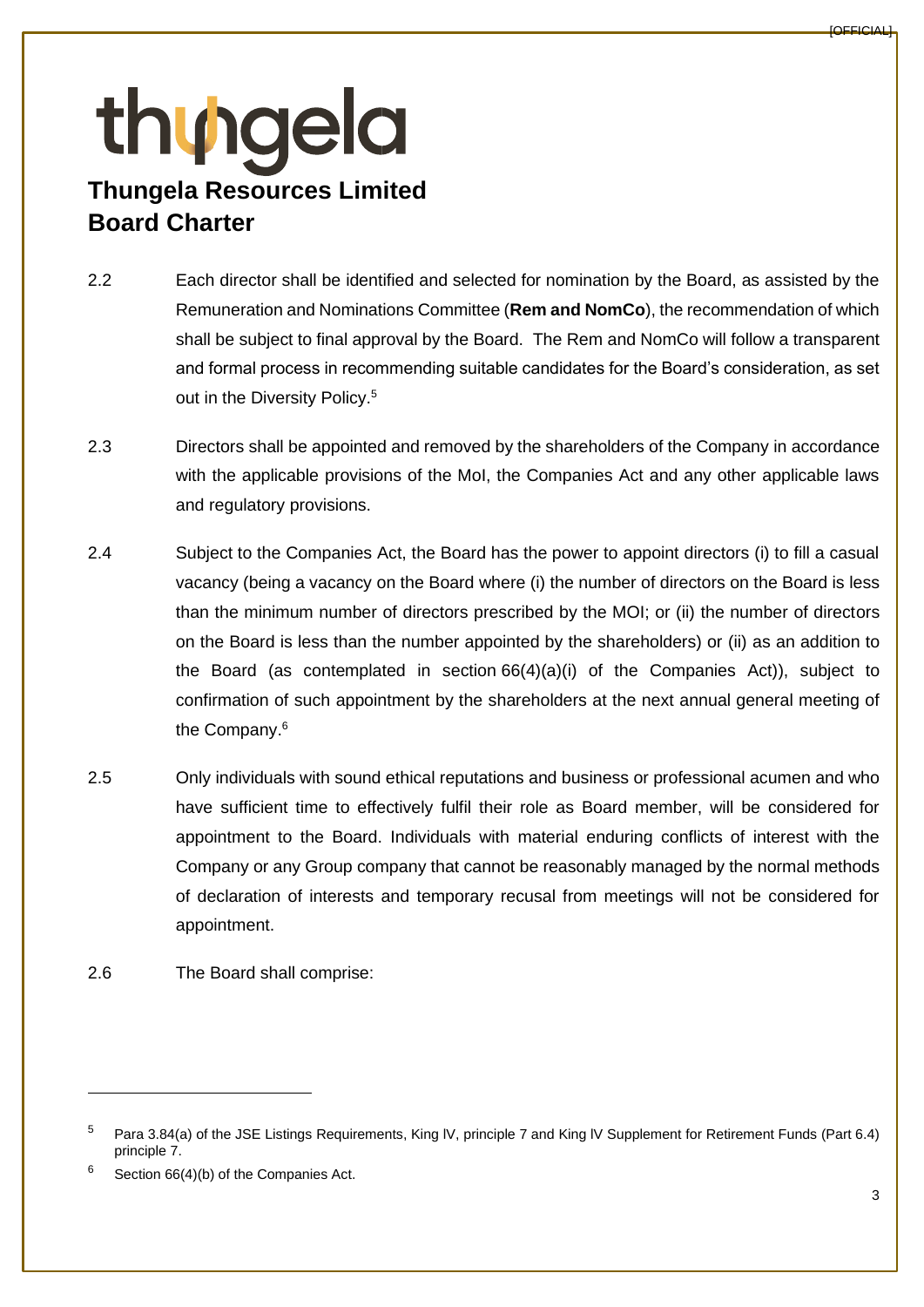- 2.6.1 a balance of non-executive and executive directors, of whom the majority shall be independent non-executive directors;<sup>7</sup> and
- 2.6.2 an appropriate number and mix of individuals to provide the necessary breadth and depth of knowledge, skills, experience, diversity and independence to objectively and efficiently meet the Board's responsibilities and objectives and to ensure that there is an adequate overall spread and level of knowledge, skills, experience, and diversity at board level and board committee level, which is commensurate with the nature, scale and complexity of the business and risks of the Company, $8$  which will be regularly reviewed and assessed by the Rem and NomCo and the Rem and NomCo will make recommendations which the Board will consider in respect of any adjustments that are deemed necessary to ensure the required mix of skills, experience, other qualities and diversity to ensure the effectiveness of these bodies.
- 2.7 The Company may deviate from the requirements in paragraph [2.6](#page-2-0) only if circumstances justify an alternative board composition that still provides the independence and capacity needed to govern and prudently manage the Company's business and provided that any relevant approvals required for such a deviation, if any, have been obtained by the Company.
- 2.8 The Board shall prepare and provide a report to the Broad-based Black Economic Empowerment Commission on the Company's compliance with broad-based black economic empowerment, in accordance with the Broad-based Black Economic Empowerment Act, 53 of 2003 (**B-BBEE Act**).<sup>9</sup>
- 2.9 The mandatory retirement age for non-executive directors will be 70 years, subject to any duly motivated exceptions as approved by the Board.

King IV Principle 7 para 8.

<sup>8</sup> King IV Principle 7 para 7.

<sup>&</sup>lt;sup>9</sup> Section 13G(2) of the B-BBEE Act.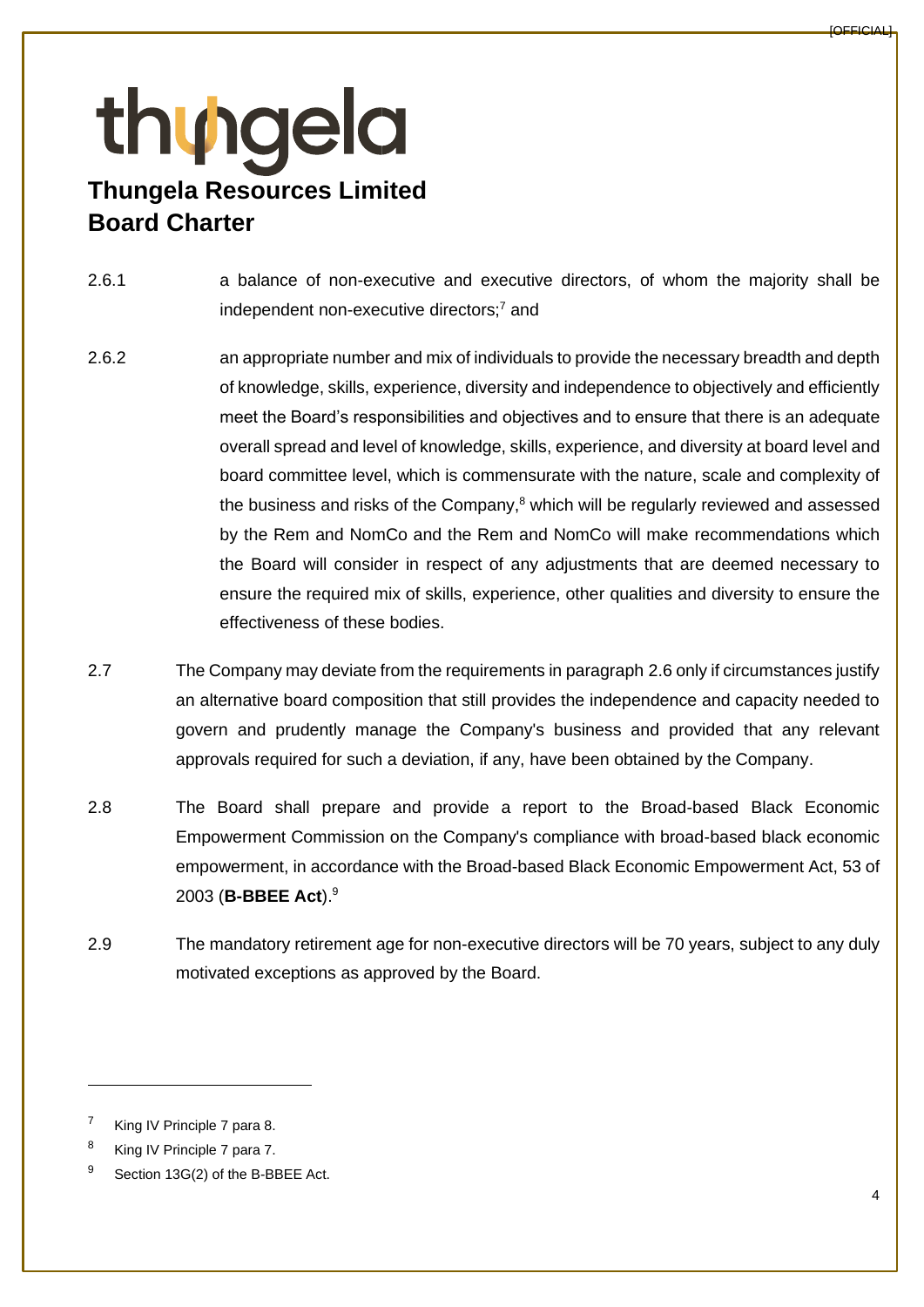- 2.10 The maximum tenure for non-executive directors is three terms of three years, subject to any duly motivated exceptions as approved by the Board.<sup>10</sup>
- 2.11 The Board may form committees consisting of directors that will be governed by their own separate committee terms of reference as more fully set out in paragraph [7](#page-19-0) below.
- 2.12 The Board should have a minimum of two executive directors, being the Chief Executive Officer (**CEO**) and the Chief Finance Officer (**CFO**), in order to ensure that the Board has more than one point of direct interaction with management.<sup>11</sup>
- 2.13 Following receipt of the Rem and NomCo's recommendations, the Board should elect an independent non-executive director as Chairperson, who may not also be the CEO.<sup>12</sup>
- 2.14 The Board is the ultimate decision-making body of the Company, except in respect of matters reserved for shareholders.

### 3. **Role and Responsibilities of the Board**

The Board shall have the roles and responsibilities set out below (in addition to other roles and responsibilities set out elsewhere in this Board Charter).

3.1 Safeguarding and representing the interests of the stakeholders of the Company in perpetuating a successful and sustainable business that ensures the achievement of the Company's objectives. In the execution of its governance role and responsibilities, the Board should adopt a stakeholder-inclusive approach that balances the needs, interests and expectations of material stakeholders in the best interests of the organisation over time.<sup>13</sup>

<sup>10</sup> King IV Principle 7, para 29.

<sup>&</sup>lt;sup>11</sup> King IV Principle 7, para 9 and para 3.84 (c) and (g) of the JSE Listings Requirements.

<sup>&</sup>lt;sup>12</sup> King IV Principle 7, para 31 and para 3.84(c) of the JSE Listings Requirements.

<sup>&</sup>lt;sup>13</sup> King IV, principle 16.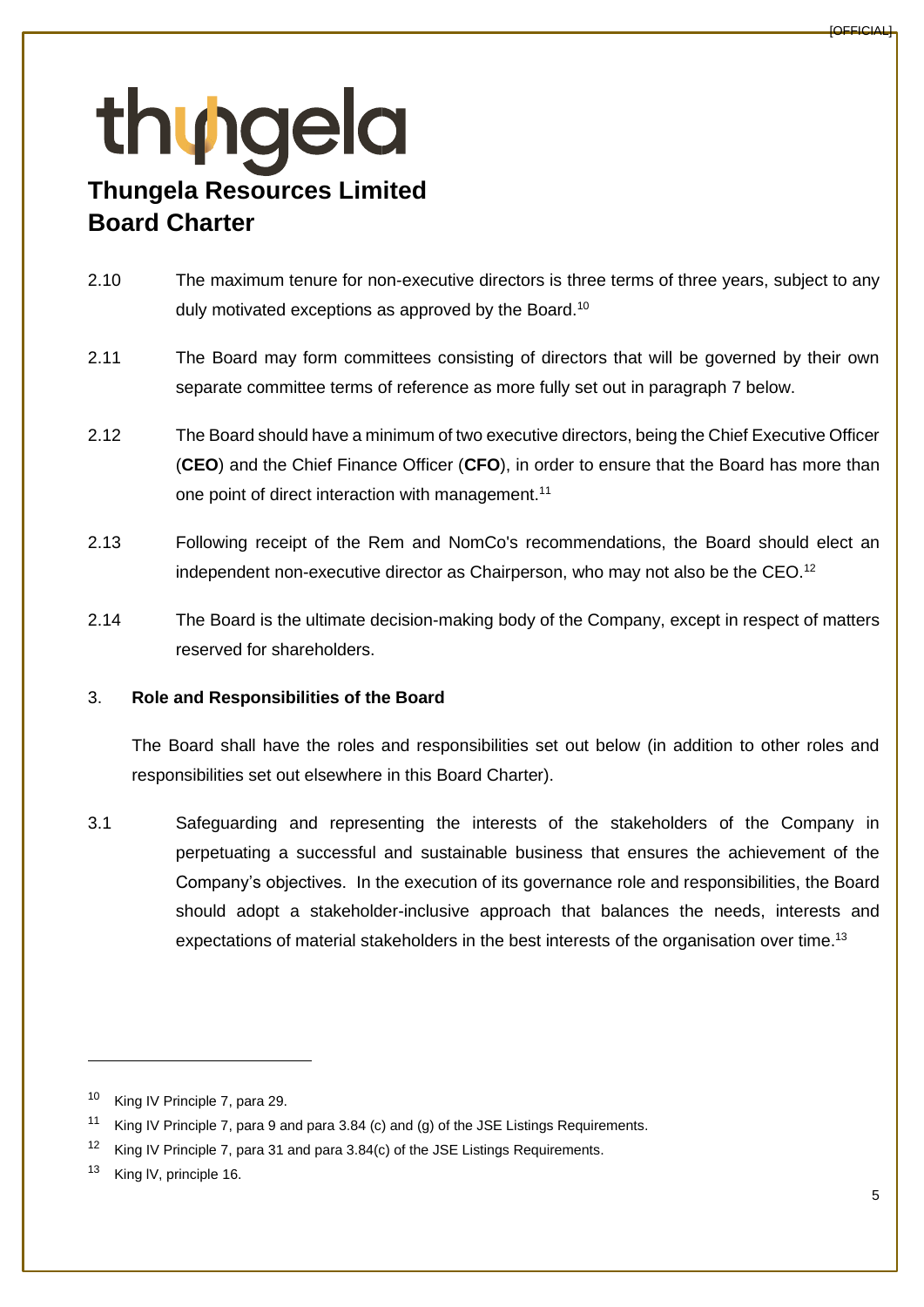- 3.2 Acting with independence of mind in pursuing the best interest of the Company and its stakeholders.
- 3.3 Setting the Group's values and being a role model for and testing the ongoing adherence to the Company's values and culture, including by implementing a code of conduct that promotes integrity for the Board, senior management and other employees, defining therein acceptable and unacceptable behaviors, and which establishes the ethical tone and corporate culture of the Group. The Board shall take appropriate steps to disseminate a code of conduct throughout the Group, along with supporting policies.<sup>14</sup>
- 3.4 Ensuring that the Company is a responsible corporate citizen.<sup>15</sup>
- 3.5 Promoting an open and accountable environment in which employees who communicate concerns about illegal or unethical behaviour are properly protected from retaliation.
- 3.6 Setting and annually reviewing the business objectives of the Company and the strategic direction of the Company, taking into account the long-term financial soundness of the Company, the interest of shareholders, investors and stakeholders and the fair treatment of customers, and ensuring (i) appropriate resourcing levels to deliver performance; (ii) that sustainability considerations are effectively integrated and balanced to meet the strategic objectives; and (iii) that the business objectives and strategies of the Company are consistent with its broader stakeholder commitments.
- 3.7 Reviewing and confirming the adequacy of the Group's systems and frameworks including policies of governance, risk and compliance controls (including risk management and internal control systems and functions) that are in place and ensuring that it complies with the legislative obligations and codes of good practice that govern the Group.

<sup>14</sup> King lV, principle 2 and King lV Supplement for Retirement Funds (Part 6.4) principles 1 and 2.

<sup>&</sup>lt;sup>15</sup> King IV principle 3 and King IV Supplement for Retirement Funds (Part 6.4) principle 3.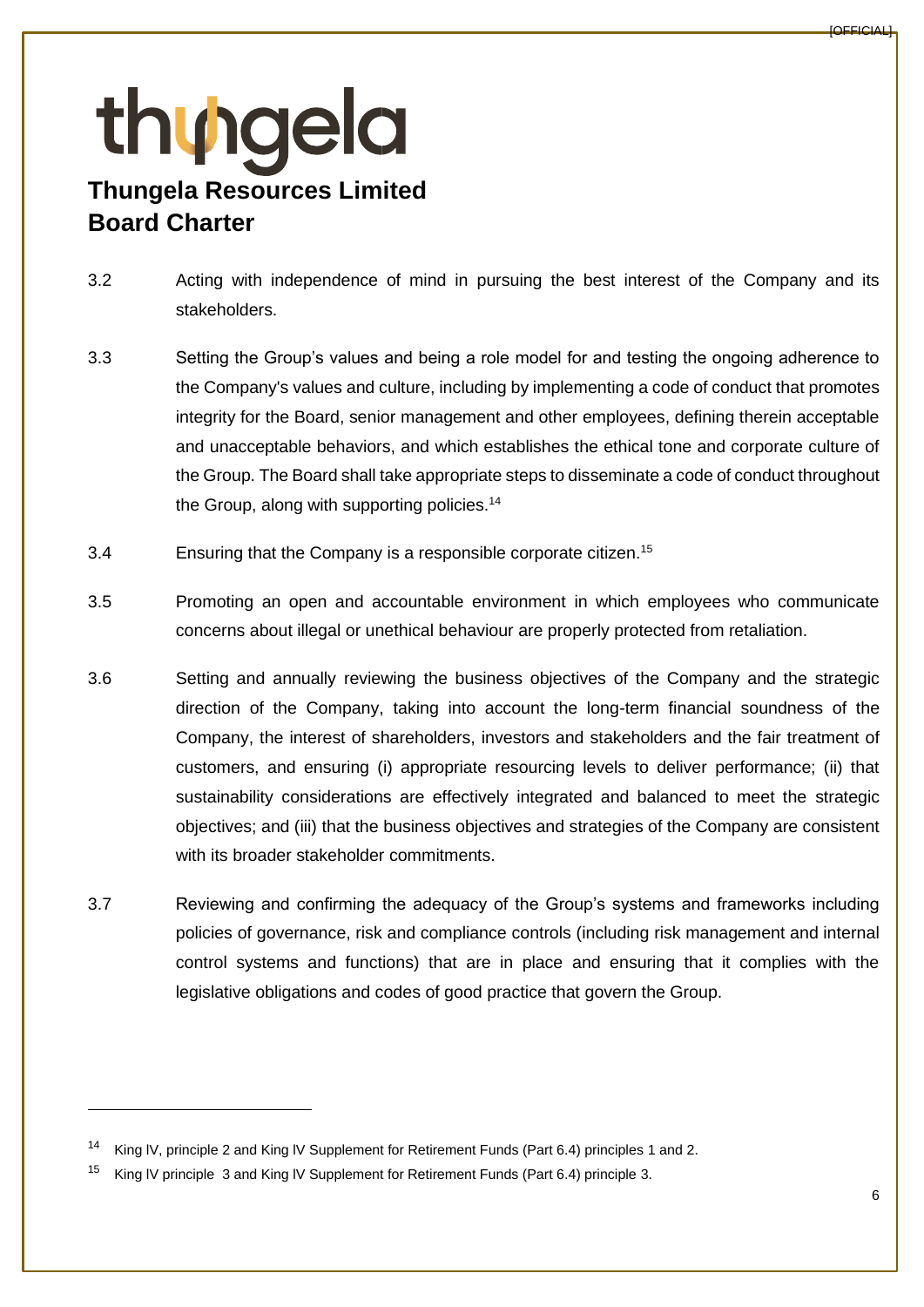- 3.8 Confirming the adequacy of the governance, risk and compliance systems and frameworks (including risk management and internal control systems and functions) to identify, measure, control and report on all key risk areas and key performance indicators of the Group.
- 3.9 Review the Group Remuneration Policy and Remuneration Report to ensure that it adequately addresses the remuneration and benefit principles and risks associated with it, and to ensure that it is reasonable taking into account the measurement of performance against predetermined and agreed criteria and the laws and regulations applicable to the Group.<sup>16</sup>
- 3.10 Setting and overseeing the effective implementation of a remuneration and incentive model that demonstrably supports prudent decision making, is consistent with the Company's risk appetite and does not induce excessive or inappropriate risk taking.<sup>17</sup>
- 3.11 Ensure that the Company's assurance services and functions enable an effective control environment, and that these support the integrity of information for internal decision-making and of the organisation's external reports.<sup>18</sup>
- 3.12 Protecting the Group's financial integrity by reviewing and monitoring the performance of the business of the Group on the basis of, *inter alia*, quarterly management reports.
- 3.13 Set and implement governance arrangements to ensure reliable and transparent financial reporting for public and supervisory purposes. Ensuring that the Group's interim financial statements, annual financial statements and any other formal announcement satisfy the financial reporting standards and fairly state the affairs of the Group's business.
- 3.14 Reviewing the adequacy of the Group's information technology structure, architecture and processes and confirming that these do not impede the financial soundness of any of the companies in the Group.<sup>19</sup>

<sup>&</sup>lt;sup>16</sup> King IV principle 14.

<sup>&</sup>lt;sup>17</sup> King IV principle 11.

<sup>&</sup>lt;sup>18</sup> King IV principle 15.

<sup>&</sup>lt;sup>19</sup> King IV principle 12.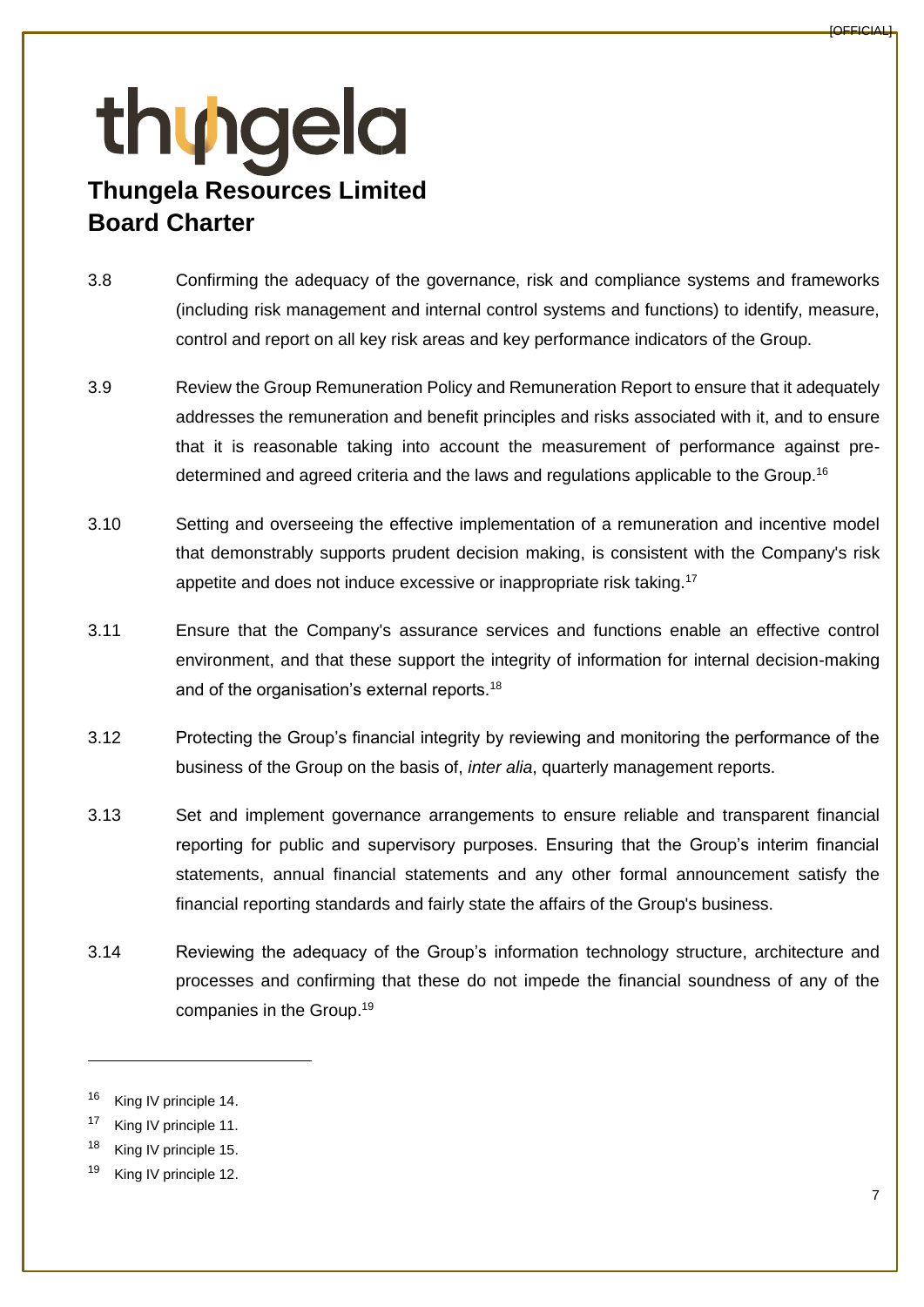- 3.15 The Board has to ensure that the Group's responsible business policies have been consistently implemented and that the Group's responsible business strategy aligns with the Group's sustainability policies and purpose as well as overall strategy.<sup>20</sup>
- 3.16 The Board must adopt and implement a governance and/or delegation of authority framework and will:
- 3.16.1 regularly monitor the implementation of the governance and/or delegation of authority framework by the Board and the boards of Group companies;
- 3.16.2 at least annually review the adequacy and effectiveness of the governance and/or delegation of authority framework;
- 3.16.3 adopt policies and codes of conduct for the governance of the Company's business that are materially aligned to the policies and processes set out in the governance and/or delegation of authority framework; and
- 3.16.4 ensure that the Group's subsidiary and associate companies over which the Board exercises ultimate management control or oversight abide by the provisions of the governance and/or delegation of authority framework and adopt policies and processes that are aligned to the policies and processes set out therein.
- 3.17 The Board should ensure that responsible investment is practiced by the Company and its subsidiaries to promote the good governance and the creation of value by the companies in which they invest.<sup>21</sup>
- 3.18 The Board should appreciate that the Company's core purpose, risks and opportunities, strategy, business model, performance and sustainable development are all inseparable elements of the value creation process.

King IV principles 2 and 3.

<sup>&</sup>lt;sup>21</sup> King IV principle 17.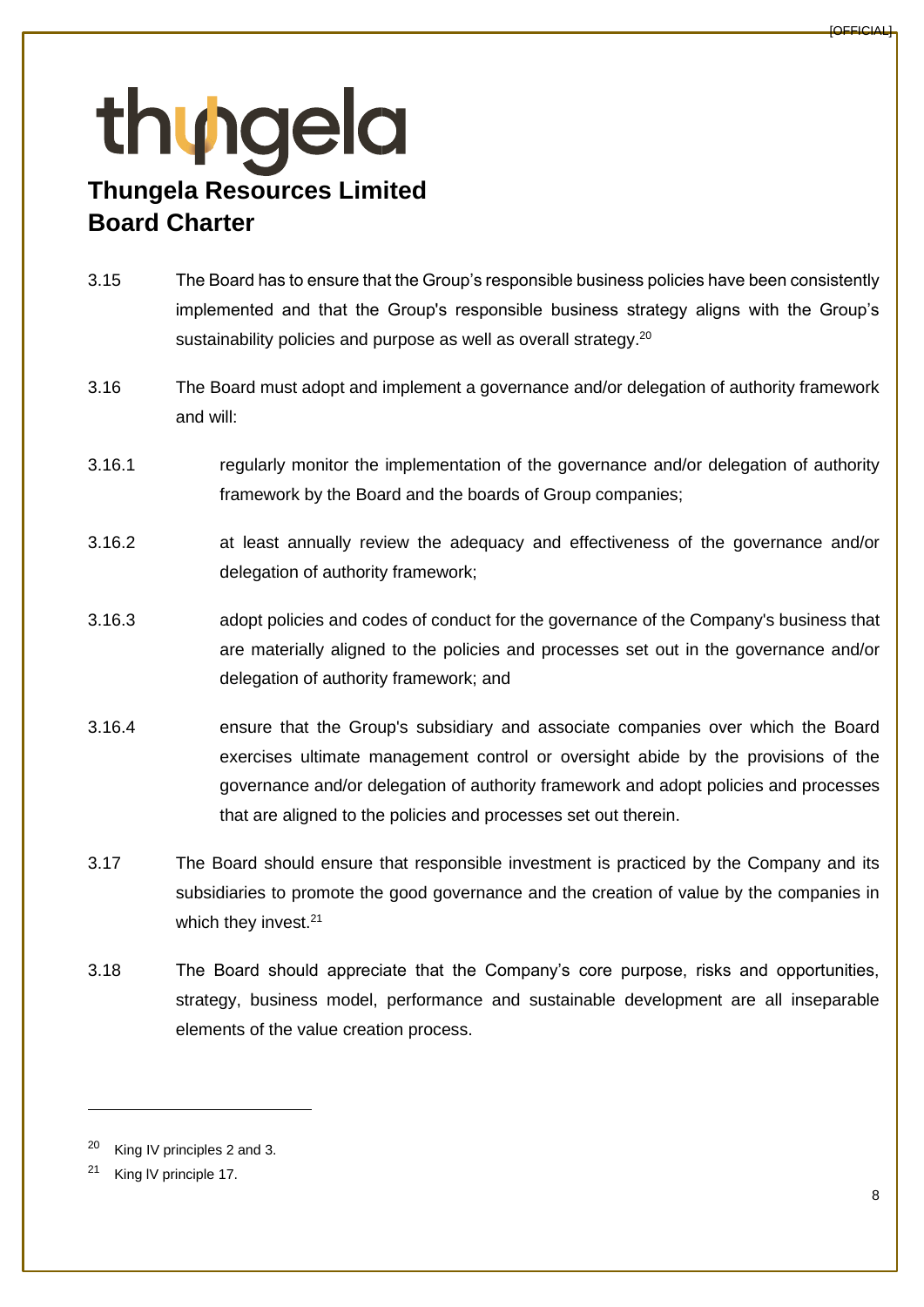- 3.19 The Board should ensure that reports issued by the Company enable stakeholders to make informed assessments of the Company's performance and its short, medium and long-term prospects.
- 3.20 The Board should serve as the focal point and custodian of corporate governance in the Company<sup>22</sup> and each director must, in addition to any other requirements in terms of legislation (including to act in good faith, honestly, and reasonably, and to exercise due care and diligence in fulfilling his / her duties):
- 3.20.1 at all times comply with the fit and proper policy of the Company;
- 3.20.2 act in the best interests of the Company and policyholders;
- 3.20.3 exercise independent judgement and objectivity in decision making, taking into account the interests of the Company and policyholders;
- 3.20.4 have the commitment necessary to fulfil his/her role, as demonstrated by, for example, a sufficient allocation of time to the affairs of the Company and reasonable limits on the number of directorships held within or outside the Group; and
- 3.20.5 act without fear or favour, providing constructive and robust challenge of proposals and decisions and asking for information when the director considers it necessary.
- 3.21 Overseeing senior management and heads of control functions in accordance with any applicable laws, including monitoring whether:
- 3.21.1 the knowledge and expertise of senior management and heads of control functions remain appropriate to the nature of the Company's business and risk profile;

<sup>22</sup> King IV principle 6.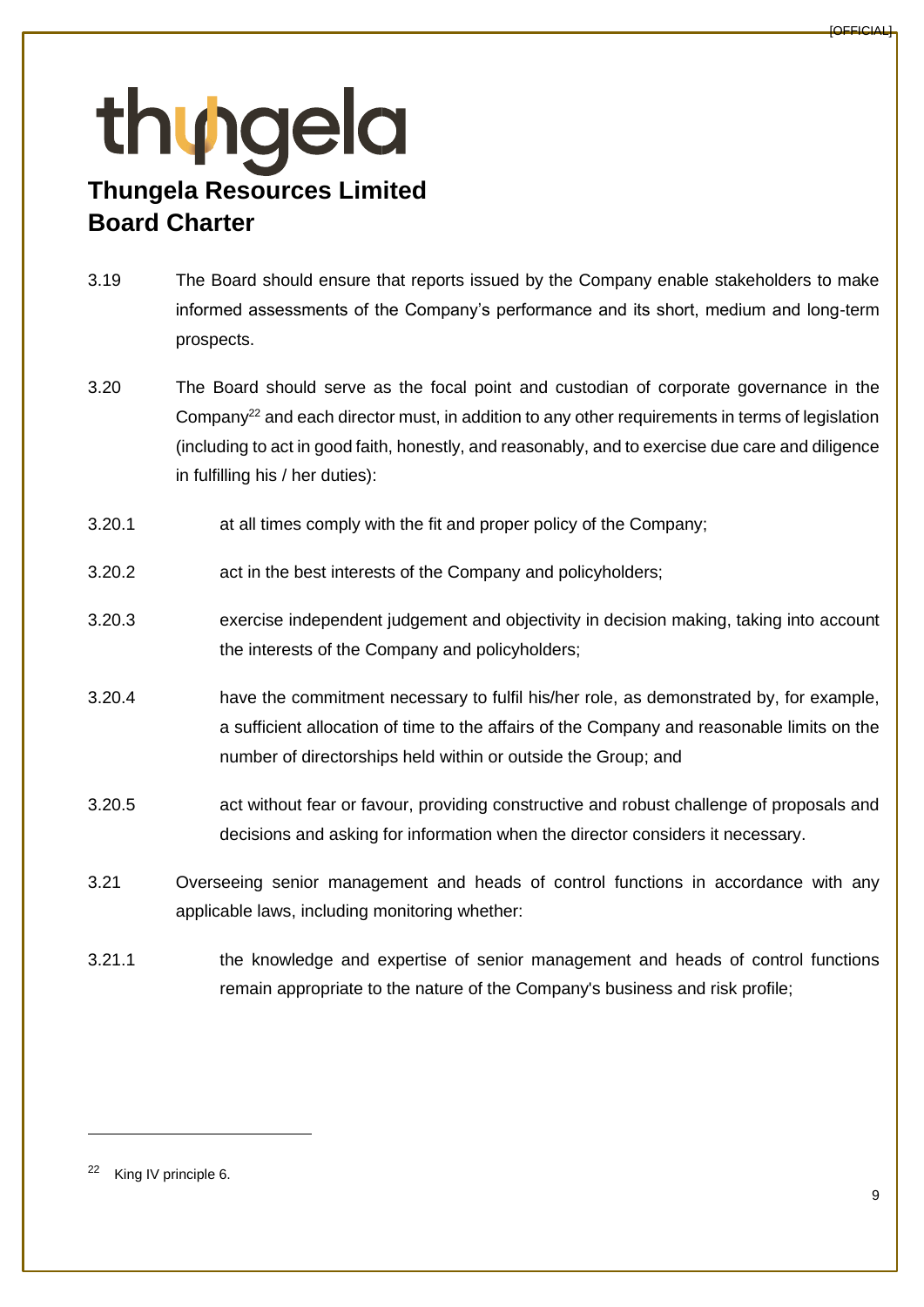### 3.21.2 senior management is managing the affairs of the Company in accordance with the strategies and policies set by the Board and the Board-approved risk appetite, values and culture, which monitoring shall be done at least quarterly;

- 3.21.3 the policies and procedures set by the Board are being properly implemented by senior management and are operating as intended;
- 3.21.4 senior management is promoting a culture of sound risk management, compliance and policyholder protection;
- 3.21.5 senior management and heads of control functions provide the Board with adequate and timely information to enable it to carry out its duties and functions; and
- 3.21.6 senior management and heads of control functions provide the relevant financial sector regulators and other stakeholders with the information required to satisfy the legal and other obligations applicable to the Company.
- 3.22 Regularly meeting with senior management and heads of control functions to discuss and review decisions made, information provided and explanations given with respect to the business and operations of the Company.

### 4. **Reserve Powers of the Board**

For clarity, it is specifically noted that as a general principle, all strategic and policy decisions are reserved for the Board and may not be delegated and, in particular (without limitation), the following matters are reserved for the Board:

### 4.1 **Strategy**

4.1.1 The approval of the Group's medium and long-term direction and strategy and the approval of any material changes to the strategy, whilst evaluating all key assumptions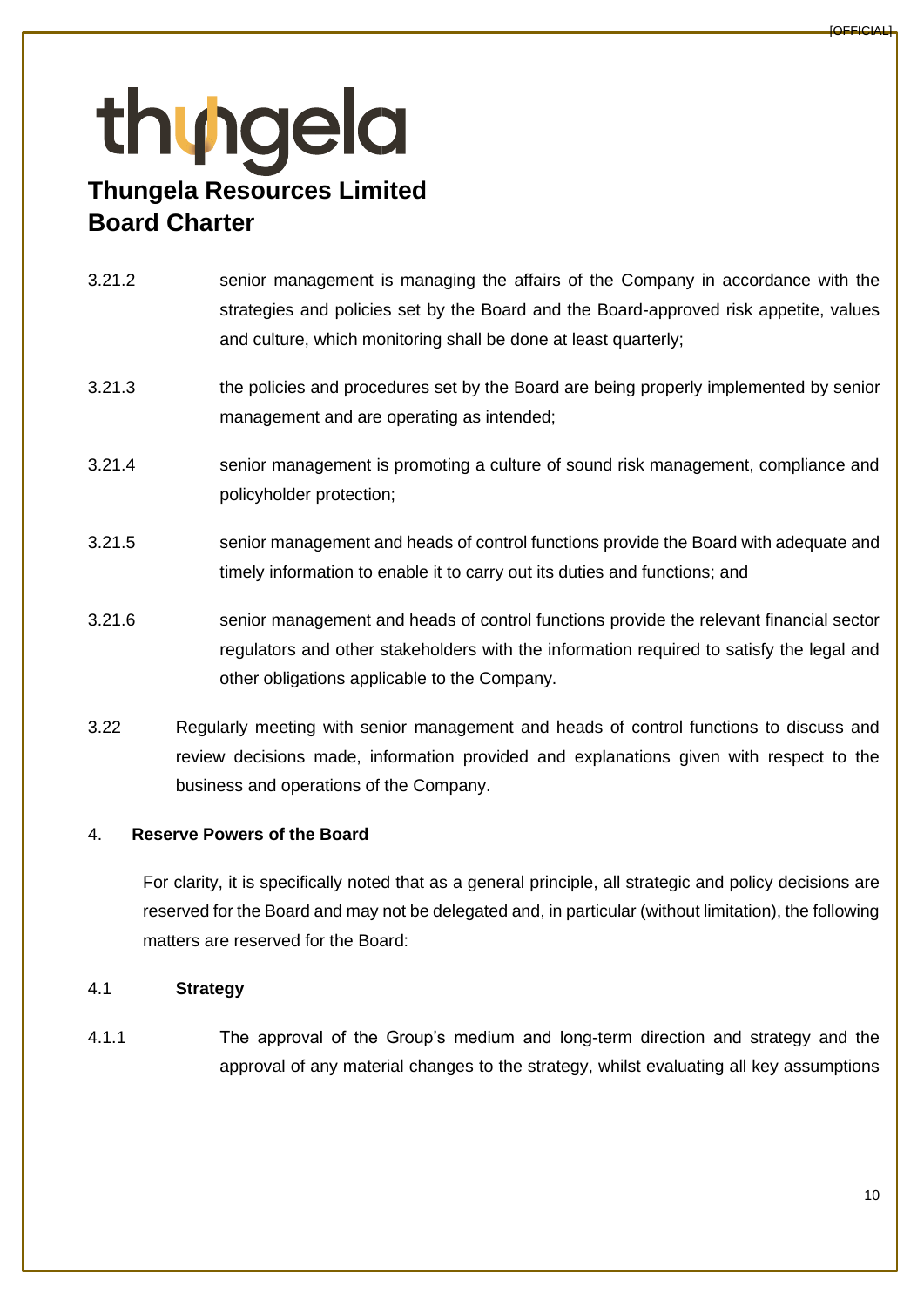and business indicators on which the Group's strategic objectives and policies are based. $23$ 

- 4.1.2 Any material change to the businesses carried on by the Company.
- 4.1.3 The approval of the Company's annual business plans and budget.
- 4.1.4 Approval of any merger, acquisition or disposal which is categorized as a notifiable merger for purposes of the Competition Act, 89 of 1998, as amended.
- 4.1.5 Approval of the acquisition or disposal of any material business or the cessation of any material part of the business, having an estimated net worth, exceeding the limit as set out in the Group's governance and delegation of authority framework.
- 4.1.6 Any other matter as determined from time to time by the Board, including but not limited to matters that could or are likely to have a material effect on the Company's financial position, future strategy or reputation.

### 4.2 **Financial Matters**

- 4.2.1 Approval of significant changes to the accounting policies or practices of the Company on recommendation of the Audit Committee.
- 4.2.2 Approval of a dividend policy that allows the Company to meet shareholder expectations for dividends as well as maintain medium to long-term growth targets.
- 4.2.3 Declaration or recommendation of distributions in accordance with the MoI, the Companies Act and as per the Company's dividend policy.
- 4.2.4 The issue of any publicly listed debt instrument by the Company or the early redemption of such an instrument.

<sup>23</sup> King lV, principle 4.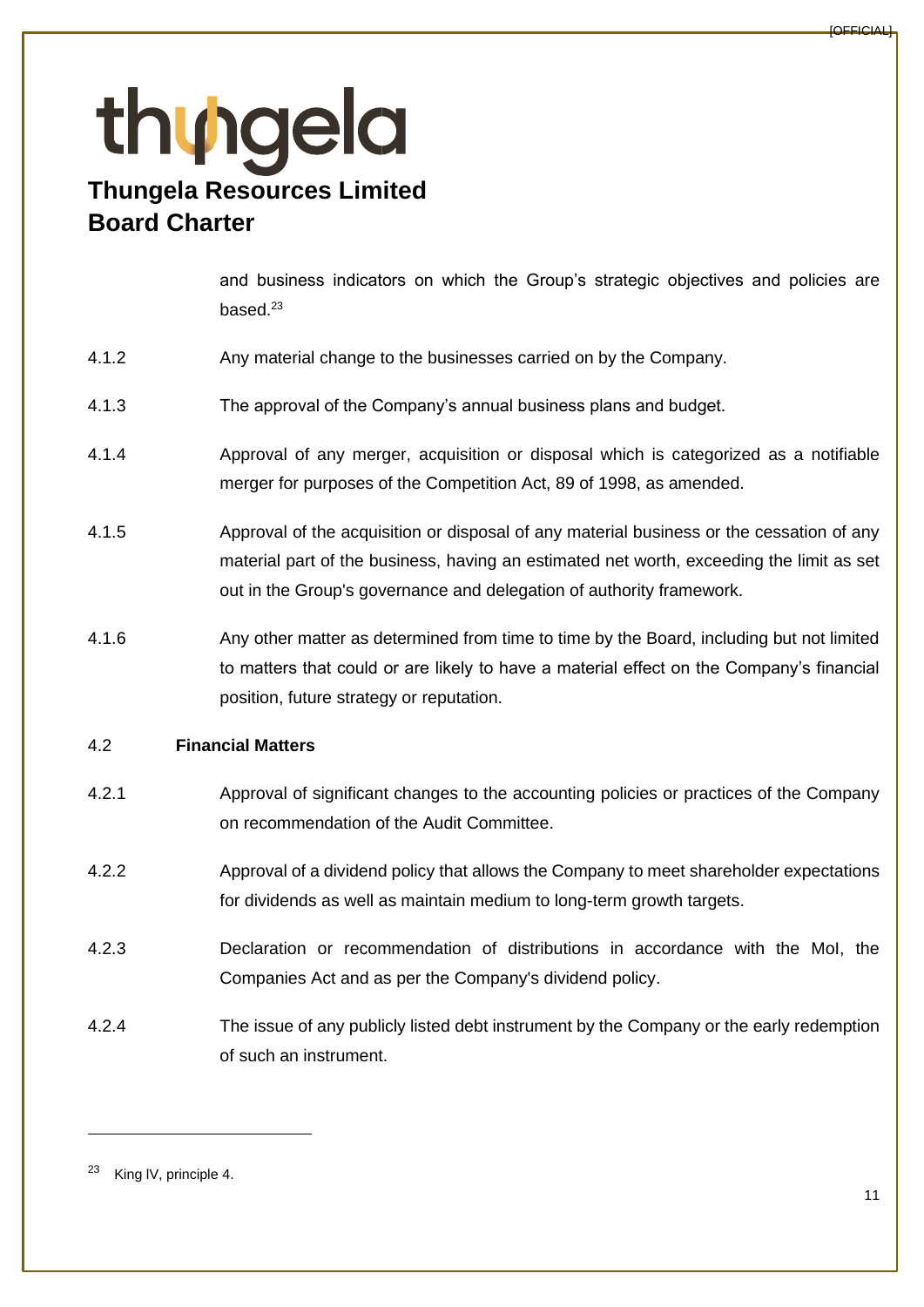# thungela **Thungela Resources Limited**

### **Board Charter**

- 4.2.5 Approval of annual financial statements and interim reports and annual reports of the Company, after review thereof by the Audit Committee.
- 4.2.6 Approval of the creation of any mortgage, charge or security interest over any material assets of the Company.
- 4.2.7 The approval of any changes to the residence or tax status of the Company.
- 4.2.8 Annually reviewing, approving and implementing the Group's governance and delegation of authority framework and the Company expenditure limits.

### 4.3 **Risk**

- 4.3.1 Exercise risk oversight aimed at ensuring that risks are monitored and managed by the Company and its subsidiaries. This will be delegated from the Board to ensure material consistency with the governance and/or delegation of authority framework.
- 4.3.2 Review, at a minimum at least annually, the Group's risk strategy document. Approve the Group's risk strategy and risk appetite. 24
- 4.3.3 Approve the principles for the proportional implementation of risk policies applicable to the Company subsidiaries and minimum standard requirements for the risk management processes, methodologies and tools of the Company subsidiaries, taking into account the nature, scale and complexity of the respective Company subsidiaries and their respective operations, the level of risk posed to the Group and applicable regulatory requirements.
- 4.3.4 Receive and review regular reports on the nature and extent of risks to the Company's business (including, *inter alia*, legal, insurance, environmental, market conduct and operational risks), the occurrence of risk events (including, *inter alia*, environmental and operational risk), the potential impact of new or emerging risks and trends (including,

<sup>&</sup>lt;sup>24</sup> King IV, principle 11, para 4.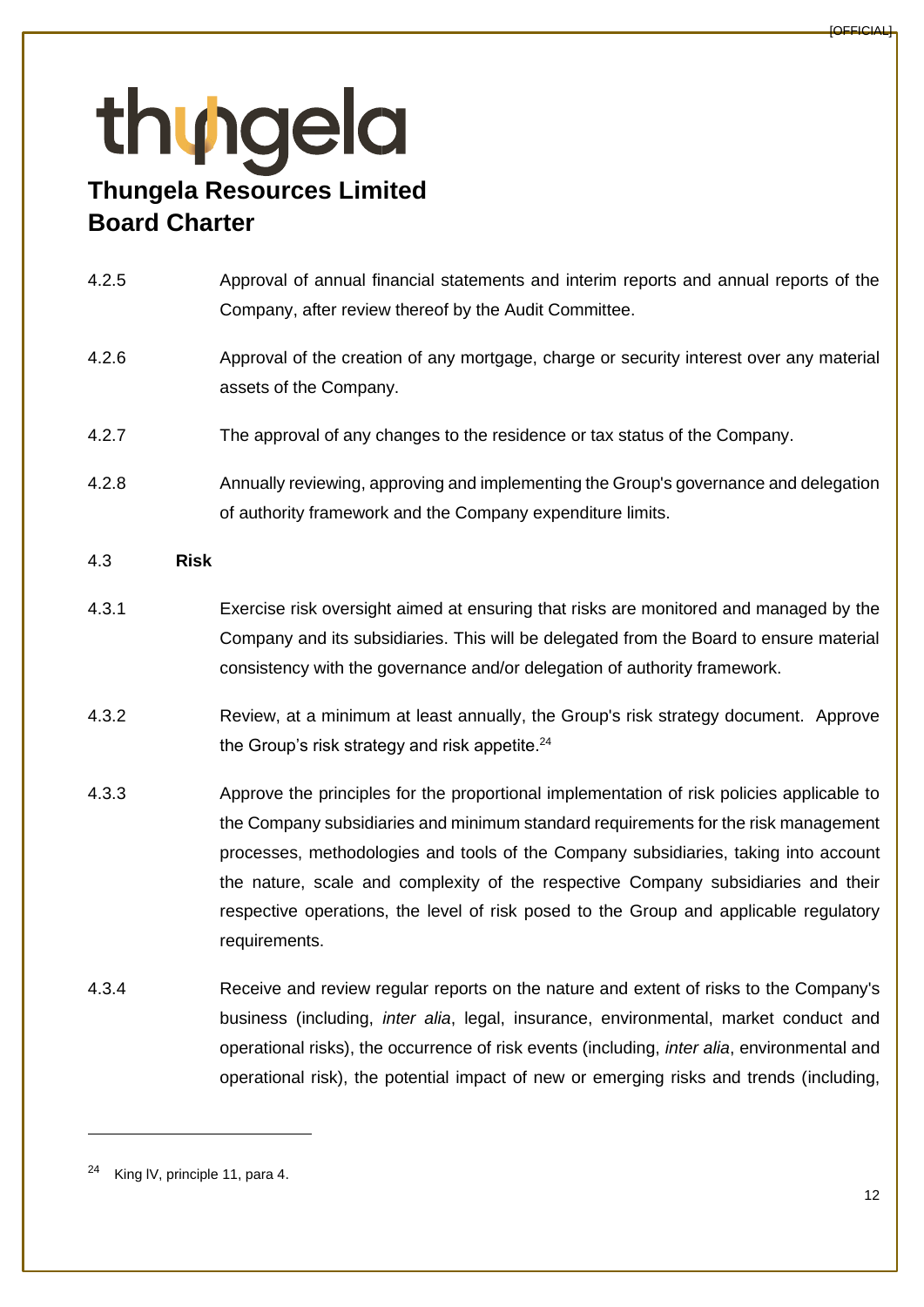*inter alia*, the status of any litigation) and the adequacy and effectiveness of related controls and/or mitigating management actions.

- 4.3.5 The Board will ensure that the Company has in place effective systems for risk management and internal control to address key risks and is required to obtain input and assurance from the heads of the Company's risk management and compliance functions regarding the operations, efficiency and effectiveness of the components of the systems for risk management and internal controls relevant to their respective areas of responsibility.
- 4.3.6 The Board will establish and maintain a group risk assessment and management framework to, *inter alia*, enable the identification of intra-group transactions, credit risk and concentration and contagion risks across the Group. The Company is responsible for ensuring that its subsidiaries engage in an ongoing dialogue to appropriately monitor and, where appropriate, reduce risks when undue concentration / contagion risks are identified. Alternatively, the Board must ensure that subsidiaries hold additional capital against the additional risks. The Company must ensure that intra-group transactions are managed in such a way as to eliminate/minimise risk.<sup>25</sup>

### 4.4 **Regulatory**

- 4.4.1 Monitor and oversee the appropriateness of regulatory compliance, processes and reporting, via the Audit and Committee, and protecting the Group's regulatory reputation.
- 4.4.2 Approve the Company's regulatory compliance strategy, obtain assurance that regulatory compliance requirements are implemented in the Company's business, approve the Group's regulatory compliance plans setting out compliance monitoring activities to be conducted by the Group, understand how they will be resourced and be satisfied that those resources will be adequate.

<sup>&</sup>lt;sup>25</sup> King IV principle 11.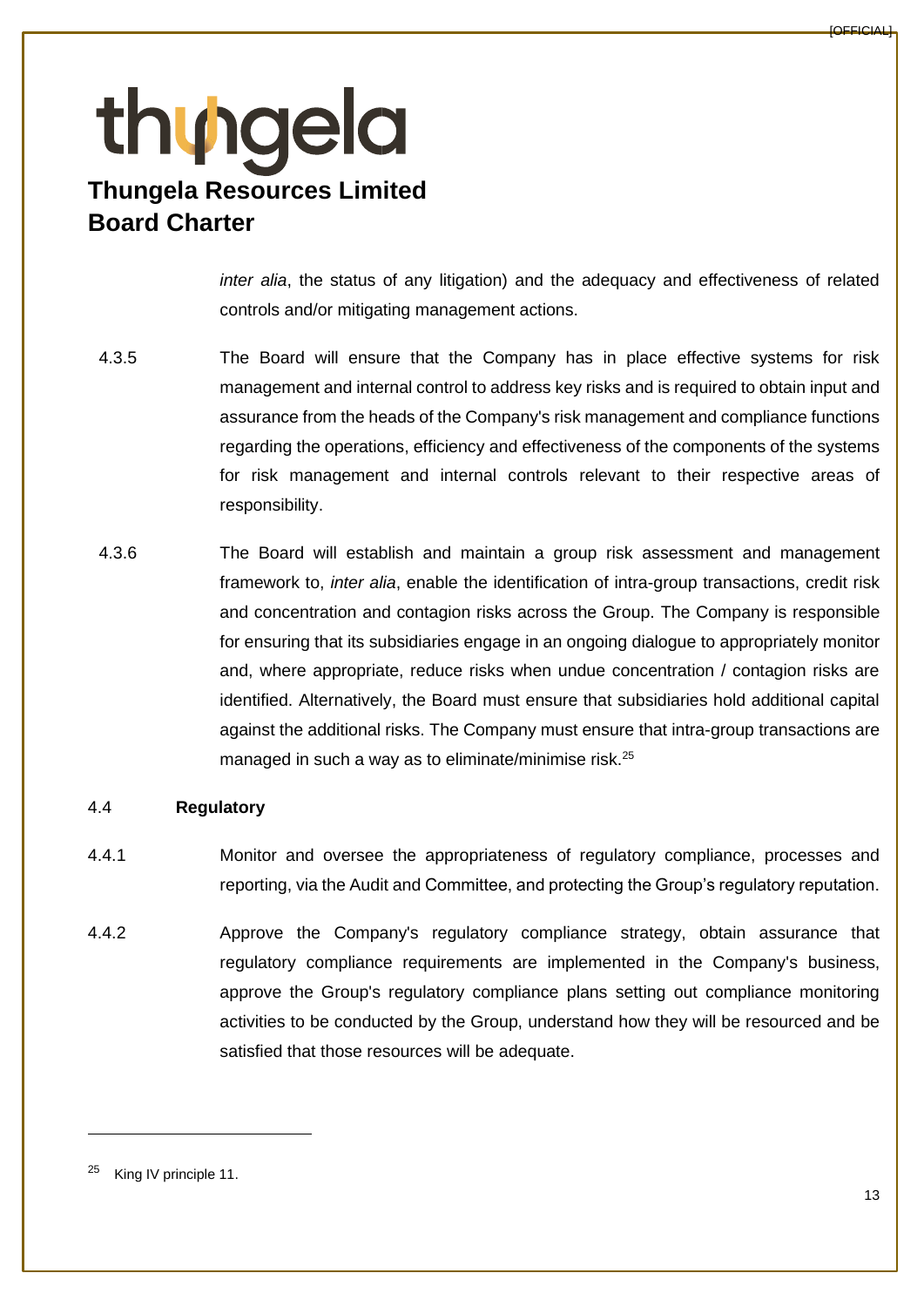4.4.3 Receive and review regular reports on the nature and extent of all material regulatory compliance risks to the Company's business, the potential impact of new or emerging laws and regulations, the occurrence of any regulatory non-compliance related risk events and the adequacy and effectiveness of related processes, controls and/or mitigating actions.

#### 4.5 **Statutory & Administrative**

- 4.5.1 The calling of general meetings.
- 4.5.2 Setting the terms of reference for the Board and the Board Committees, setting the roles and responsibilities of the Chairperson<sup>26</sup> and approving the role descriptions for the CEO, the CFO and any other executive directors who may be appointed.

#### 4.6 **Human Resource Matters**

- 4.6.1 The approval of appointments to the Board and the renewal of non-executive directors' appointments and the recommendation of any such appointments to the shareholders for approval at the next annual general meeting of the Company under guidance of the Rem and NomCo.
- 4.6.2 The appointment and removal of the CEO, CFO, other executive directors and the Company Secretary (defined below).
- 4.6.3 Ensuring the adequacy of succession plans for directors, as well as Group executive members.
- 4.6.4 Reviewing the appointment and, where necessary, the removal of directors, and considering advice from the Rem and NomCo in determining the appropriate levels of executive remuneration within the Company.<sup>27</sup>

<sup>27</sup> King IV principle 14.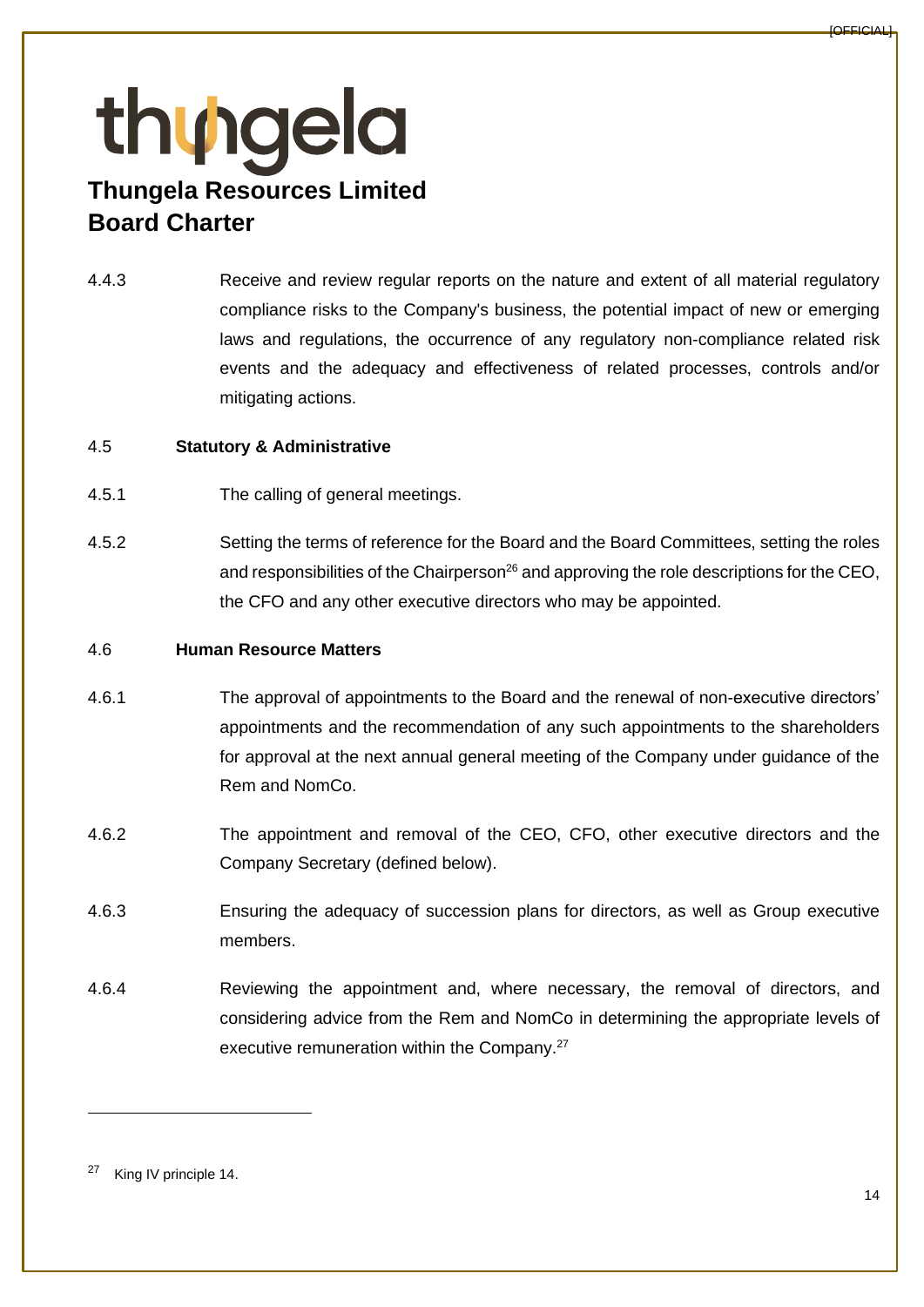4.6.5 Annually approve, on recommendation from the Rem and NomCo, the Group's remuneration policy.

### 4.7 **Transactions**

- 4.7.1 The approval of any matter where the relevant value or potential impact may be in excess of the limit as set out in the Group's governance and/or delegation of authority framework, other than where separate levels of authority have been delegated by specific resolution of the Board.
- 4.7.2 The approval of any material changes to the Company's corporate structure.
- 4.7.3 The approval of the overall level of insurance for the Company, including any material change to the extent of cover for and terms of directors' and officers' liability insurance and the indemnification of directors.

### 5. **Leadership**

### 5.1 **The Chairperson**

- 5.1.1 The Chairperson shall be elected and appointed by the Board for a period determined by the Board. It is preferred that the Chairperson is an independent non-executive director. The Board may, at any time, terminate the Chairperson's appointment as such.
- 5.1.2 The role and responsibilities of the Chairperson:
- 5.1.2.1 include (without limitation):
- 5.1.2.1.1 providing leadership to the Board in respect of the proper and effective functioning of the Board as a collective; $28$

<sup>&</sup>lt;sup>28</sup> King IV principle 7, para 31.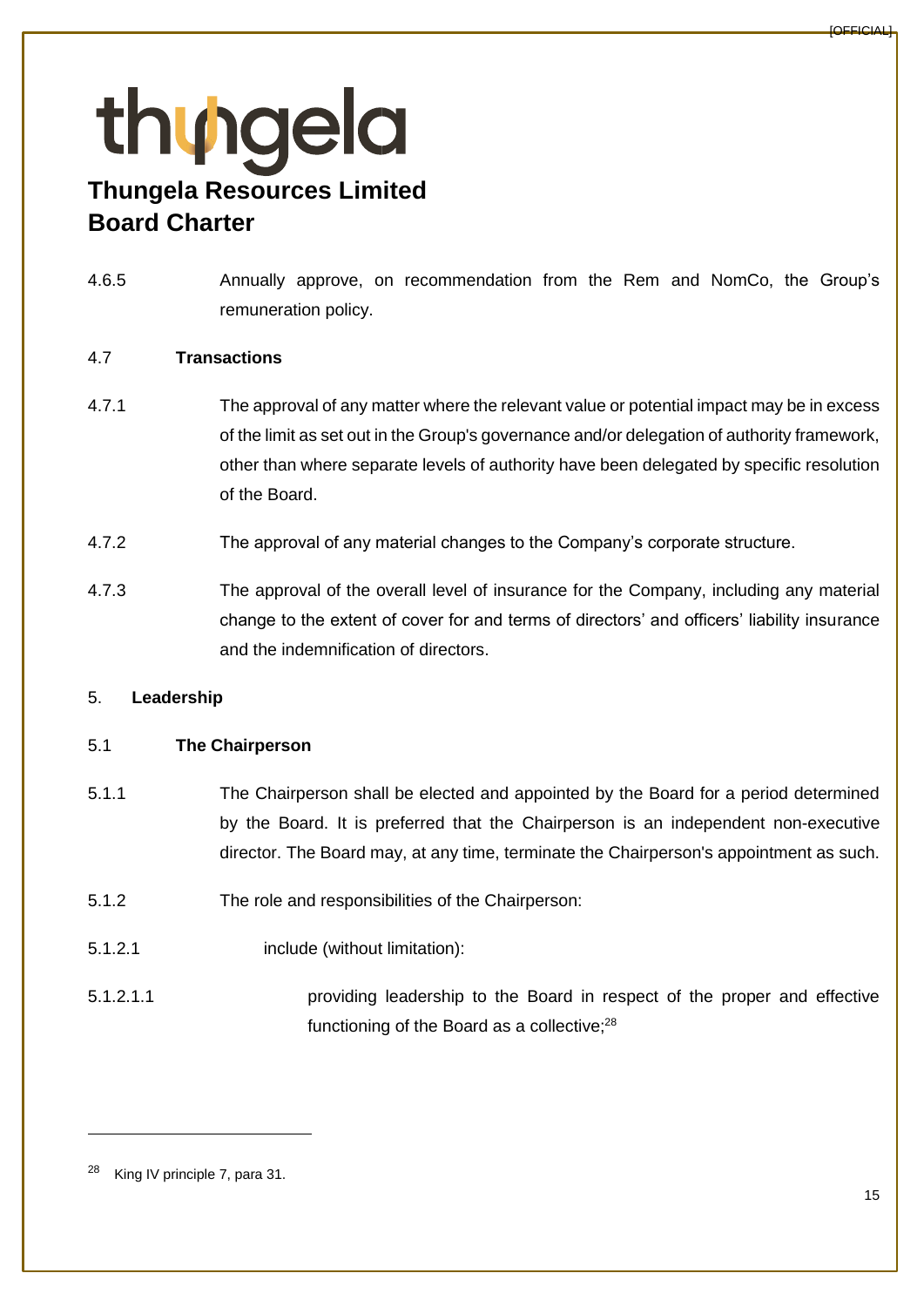- 5.1.2.1.2 ensuring that adequate time is allocated for discussion of Board matters, especially discussions of a strategic or policy nature; and
- 5.1.2.1.3 promoting a culture of openness and debate among directors, senior management and heads of control functions; and
- 5.1.2.2 will otherwise be agreed between himself and the Board and be formally documented in his letter of appointment, which will be made available to all directors.<sup>29</sup>
- 5.1.3 The Board and the Chairperson may, from time to time, revise the role and responsibilities of the Chairperson, by means of an amendment to the Chairperson's letter of appointment.

### 5.2 **Chief Executive Officer**

- 5.2.1 The Board shall appoint and may terminate the services of the CEO, subject to paragraph [5.2.2,](#page-15-0) and should establish a framework for the delegation of authority to the CEO, which promotes independent judgement, assists with balance of power and the effective discharge of the Board's duties.<sup>30</sup>
- <span id="page-15-0"></span>5.2.2 Subject to the provisions of any contract between the CEO and the Company, the CEO shall be an executive director and shall be subject to the same provisions as to disqualification and removal as the other directors of the Company. Should the CEO's appointment as a director be terminated at any time, his/her appointment as CEO shall be terminated simultaneously.
- 5.2.3 The Board delegates responsibility for overseeing the day to day management of the Group to the CEO in accordance with the description of his/her role as determined by

<sup>29</sup> King IV Principle 7, para 33.

King IV principles 8 and 10.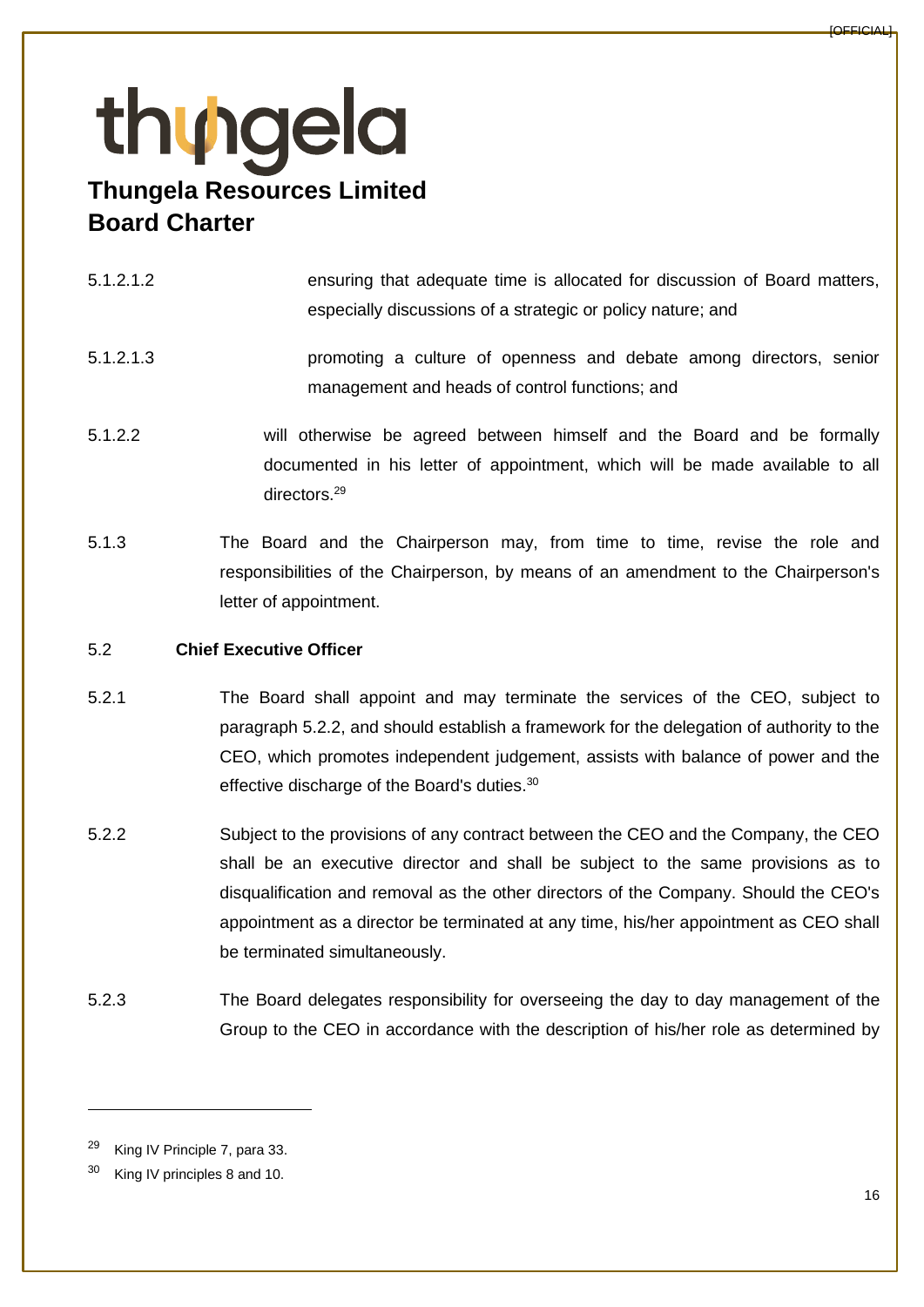the Board from time to time, subject to the matters reserved for the Board and the matters delegated to the committees of the Board.

- 5.2.4 The CEO will be responsible for leading the implementation and execution of approved strategy, policy and operational planning, and will serve as the chief link between management and the Board.<sup>31</sup>
- 5.2.5 The CEO, with advice from the executive management of the Company, where necessary and appropriate, has overall responsibility for:
- 5.2.5.1 delivering and reporting to the Board on the implementation of strategy and the execution of business plans agreed by the Board;<sup>32</sup>
- 5.2.5.2 the effective exercise of the rights of ownership of shares held in Group companies;
- 5.2.5.3 maintaining and ensuring the effectiveness of the system of governance and controls that are in place across the Company's activities;
- 5.2.5.4 strive to achieve financial and operational targets and ensure that the day-to-day business affairs of the Group are appropriately monitored and managed within the approved Group's delegation of authority framework;
- 5.2.5.5 establish an organisational structure for the Company which is necessary to enable execution of its strategic planning;
- 5.2.5.6 in conjunction with the Rem and NomCo, ensure proper succession planning for executive management of the Company;
- 5.2.5.7 monitor and report to the Board the performance of the Company and its conformance with compliance imperatives;

<sup>31</sup> King IV principle 10, para 77.

<sup>&</sup>lt;sup>32</sup> King IV principle 10, para 78.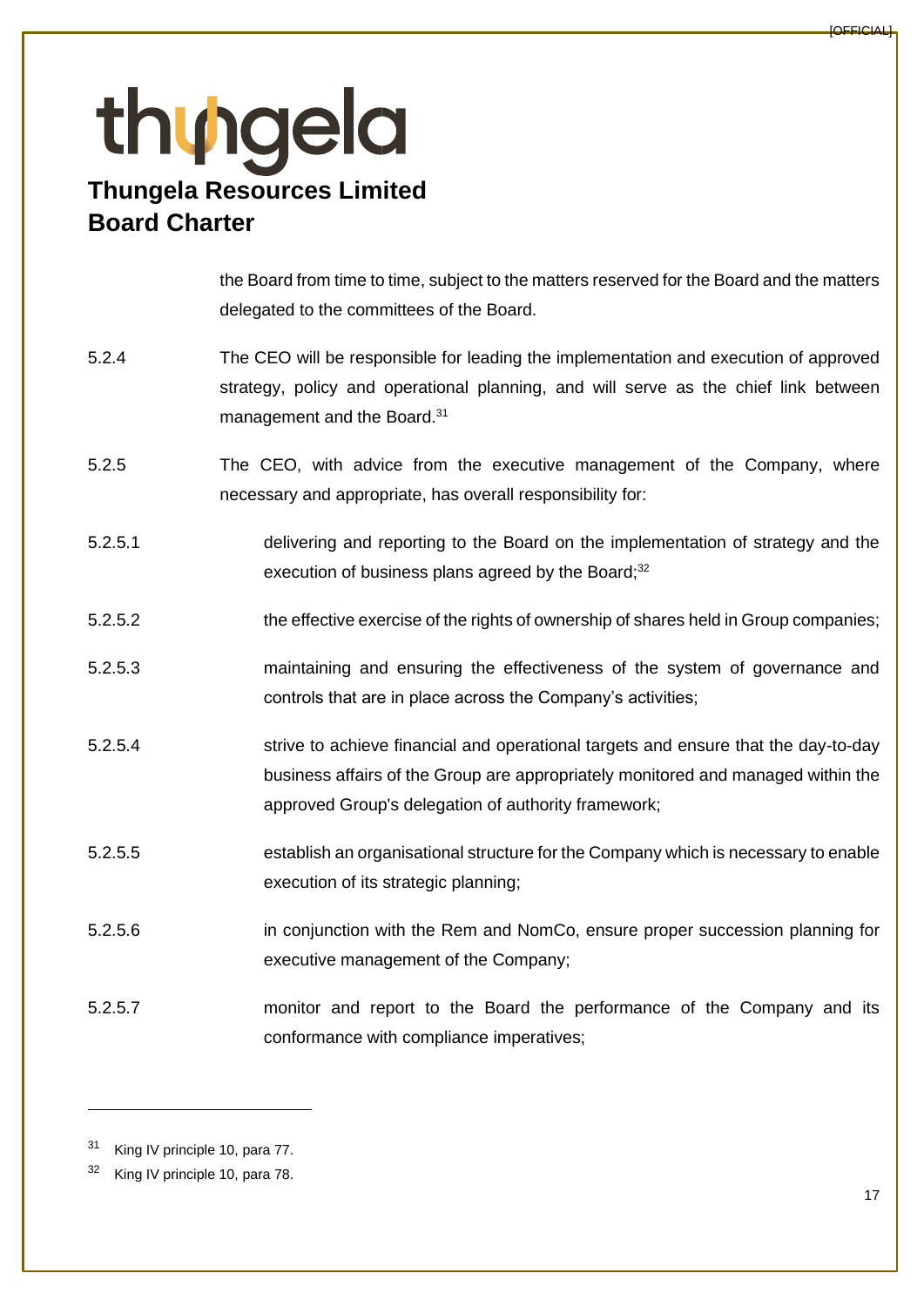- 5.2.5.8 set the tone at management level in providing ethical leadership and creating an ethical environment and maintaining a positive and ethical work climate that is conducive to attracting, retaining and motivating a diverse group of quality employees;
- 5.2.5.9 with the Audit Committee, and Risk and Sustainability Committee, ensure that the Company complies with all relevant laws and corporate governance principles and applies all recommended best practices; and
- 5.2.5.10 formulate and oversee the implementation of policies.
- 5.2.6 The CEO may delegate the powers vested in him as he deems fit, provided that this is done in accordance with the Group's delegation of authority framework.

#### 5.3 **The Company Secretary**

- 5.3.1 The Board should appoint a company secretary (**Company Secretary**) and may terminate the services of the Company Secretary.<sup>33</sup>
- 5.3.2 The Board must consider and satisfy itself, on an annual basis, on the competence, qualifications and experience of the Company Secretary.<sup>34</sup> The performance and independence of the Company Secretary should be evaluated at least annually by the Board.<sup>35</sup>
- 5.3.3 The Board should be aware of the Company Secretary's duties and should empower the Company Secretary to properly fulfil those duties.<sup>36</sup>

<sup>33</sup> Sections 86 and 89 of the Companies Act and King IV principle 10, para 91 and 95.

<sup>&</sup>lt;sup>34</sup> Para 3.84(i) of the JSE Listings Requirements.

<sup>&</sup>lt;sup>35</sup> King IV principle 10, para 98.

<sup>&</sup>lt;sup>36</sup> King IV principle 10, para 93.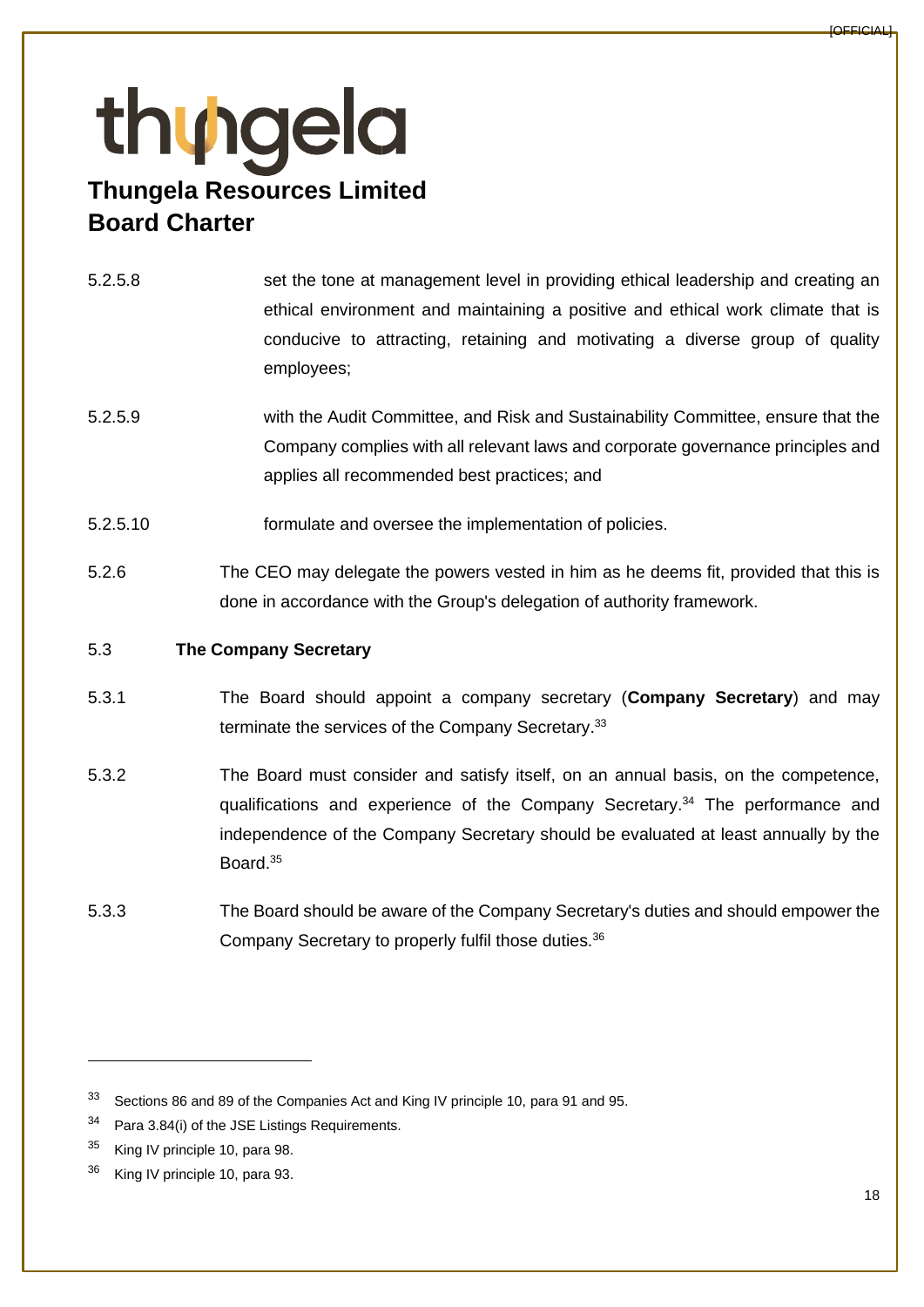- 5.3.4 The Company Secretary shall have unfettered access to the Board but, for reasons of independence, shall maintain an arms-length relationship with the Board and its members, and accordingly, the Company Secretary shall not be a Board member.<sup>37</sup>
- 5.3.5 The Company Secretary shall report to the Board via the Chairperson on all statutory duties and functions performed in connection with the Board. Regarding other duties and administrative matters, the Company Secretary shall report to the CEO, CFO or relevant committee member, as is appropriate in the circumstances.
- 5.3.6 The Company Secretary shall fulfil the duties, roles and responsibilities imposed on it pursuant to section 88(2) of the Companies Act, the JSE Listings Requirements and the King Code.
- 5.3.7 The Company Secretary must at all times maintain the Group's statutory records in accordance with the applicable legal requirements.

### 6. **Access to Resources and Information**

- 6.1 The Board has unrestricted direct access to senior management as well as all accounting and other Company information (including in relation to management of the Company) as is necessary for such Director to comply with his/her fiduciary, and other duties, imposed on him/her in terms of the Companies Act, the Listing Requirements or the common law, and must treat all such information as confidential.
- 6.2 With prior notification to the Chairperson, directors may take independent advice on matters within the Board's mandate, at the expense of the Company. In this regard, the Board may procure the services of external consultants or specialists where necessary or appropriate, subject to criteria (such as independence) and due procedures for appointment and dismissal of such consultants or specialists. A formal mandate is to be entered into between such independent advisor and the Company, to be facilitated by the Company Secretary.

<sup>&</sup>lt;sup>37</sup> King IV principle 10, para 96.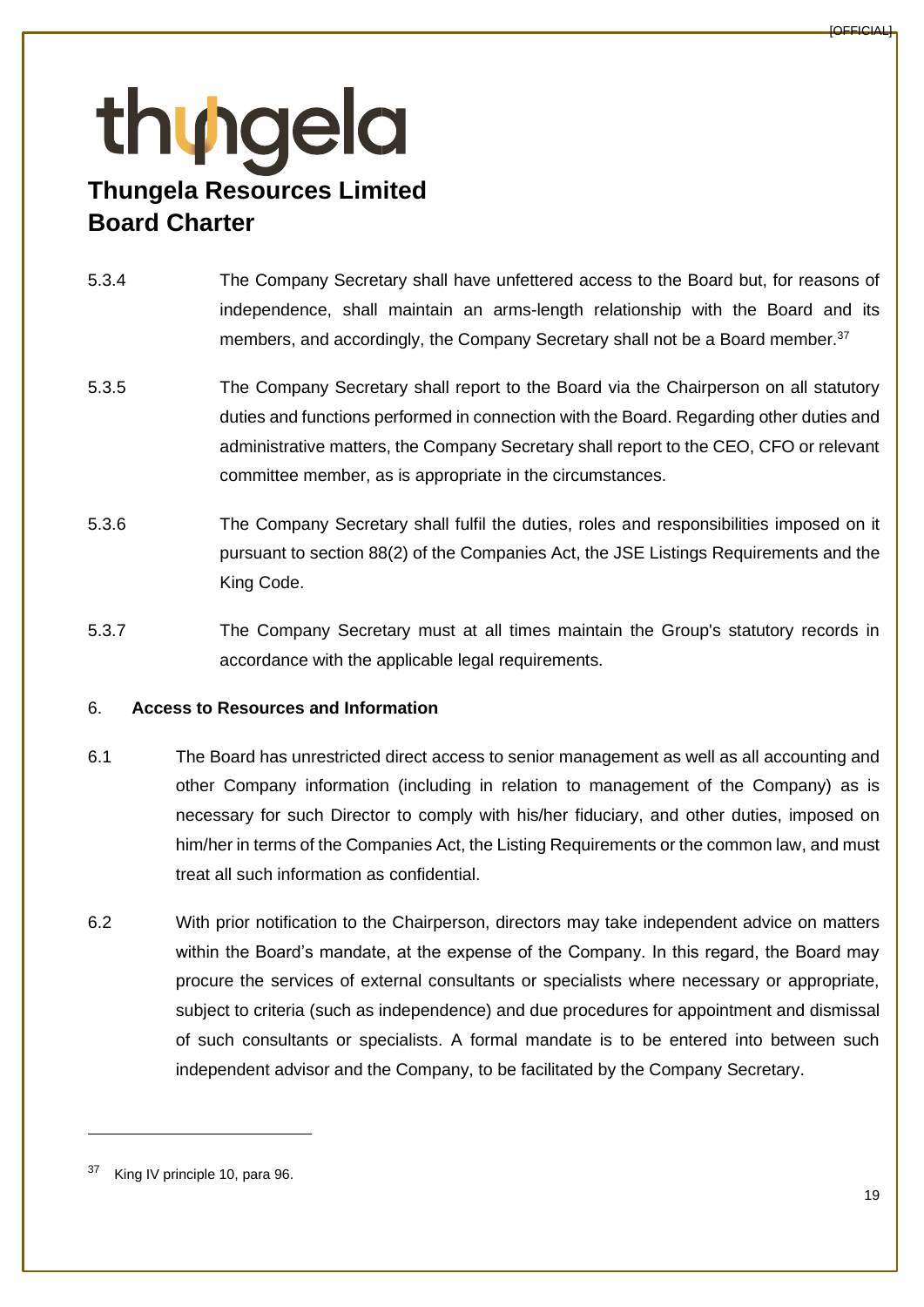#### <span id="page-19-0"></span>7. **Board Committees and Delegation**

- 7.1 To manage its workload, the Board may establish committees with the specific objective of evaluating key areas of its mandate on a more detailed basis and to report to the Board regularly on material issues that might arise. It is explicitly understood that delegation of responsibilities to committees does not relieve the Board of its duties as set out in law and the Board remains accountable for decisions made under delegation. Anything done or omitted to be done under a delegation is deemed to have been done or omitted by the Board.
- 7.2 The following committees have been established by the Board:
- 7.2.1 Audit Committee;
- 7.2.2 Remuneration and Nomination Committee (Rem and NomCo);
- 7.2.3 Social & Ethics Committee;
- 7.2.4 Risk and Sustainability Committee;
- 7.3 The chairperson of each committee will report on the work of the committee and the issues which it has discussed at every Board meeting. These reports will be oral, but will where necessary, be supported by appropriate documentation which will be prepared by management or the Company Secretary.
- 7.4 Authority will be delegated to each Board committee established by the Board in terms of a formal terms of reference to be approved for each committee by the Board and reviewed at least every year.
- 7.5 The Board will, with the assistance of the Rem and NomCo, appropriately constitute Board committees with due regard to the skills required by each committee, so as to ensure that each committee, as a whole, has the necessary knowledge, skills, experience and capacity to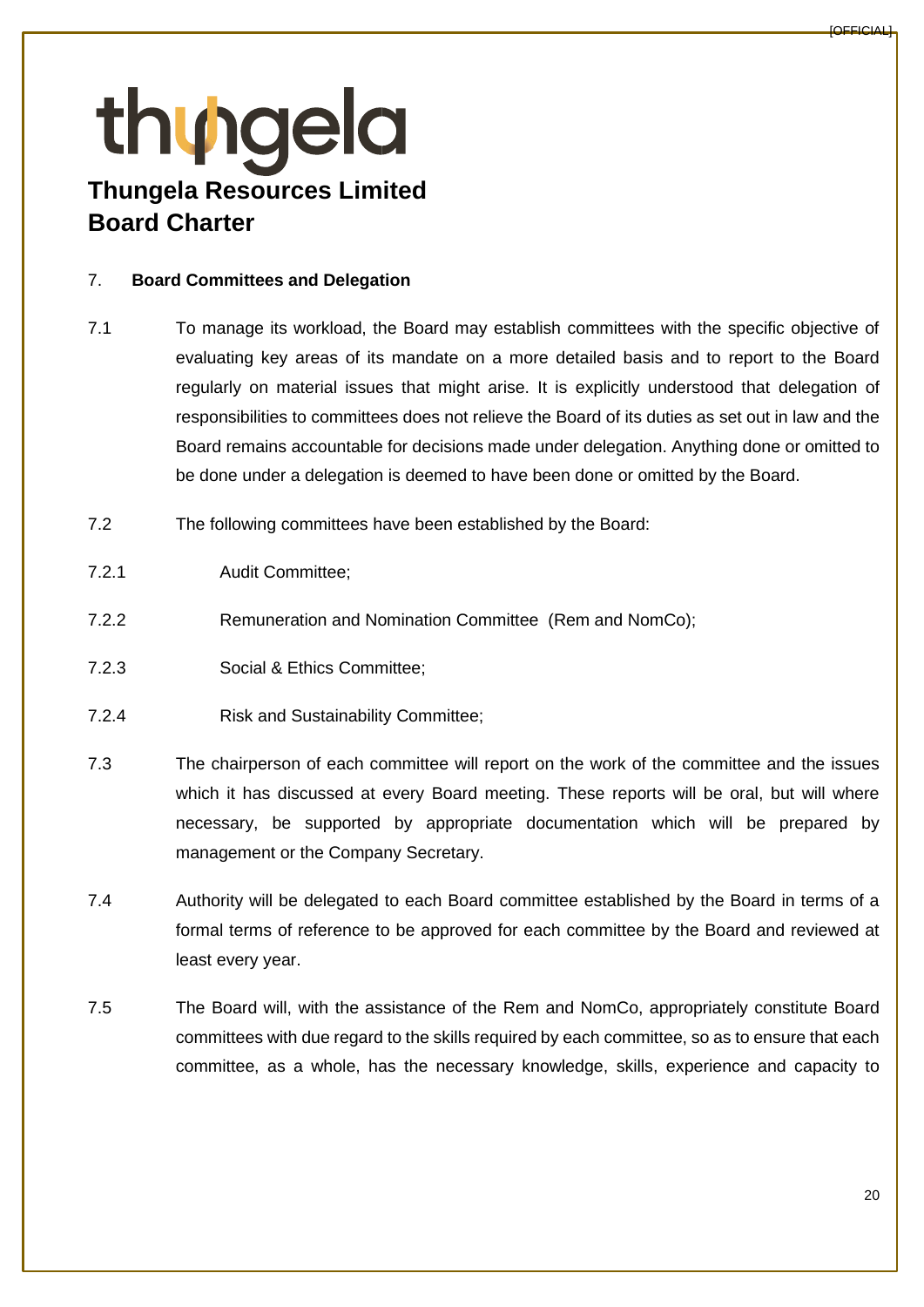execute its duties effectively, in order to comply with the requirements of all laws and regulations applicable to the Company.<sup>38</sup>

- 7.6 The Board may delegate authority to management but, in doing so, the Board and its directors do not abdicate their duties and responsibilities. In delegating authority, the Board must establish benchmarks and performance indicators to hold management accountable for decisions and actions delegated to them.<sup>39</sup>
- 7.7 The Board will establish a framework for the delegation of authority to management.<sup>40</sup>

### 8. **Board meeting process**

#### 8.1 **Quorum**

A quorum for a properly constituted Board meeting will be a majority of the directors, of which two shall be independent non-executive directors.

### 8.2 **Frequency of meetings**

The Board will meet as often as required, but must meet at least  $\frac{4}{3}$  times annually.

### 8.3 **Participation and resolutions**

- 8.3.1 Board members who are unable to attend Board meetings shall inform the Chairperson or Company Secretary at an early date.
- 8.3.2 Board meetings may be conducted entirely or partly by electronic communication or a director may participate in a meeting by electronic communication, as contemplated in section 73(3) of the Companies Act (including by means of, *inter alia*, telephone, closed circuit television, webinar or video conferencing) so long as the electronic communication

<sup>&</sup>lt;sup>38</sup> King IV principle 8, para 45.

<sup>39</sup> King IV principle 8, para 49.

<sup>40</sup> King IV principle 10.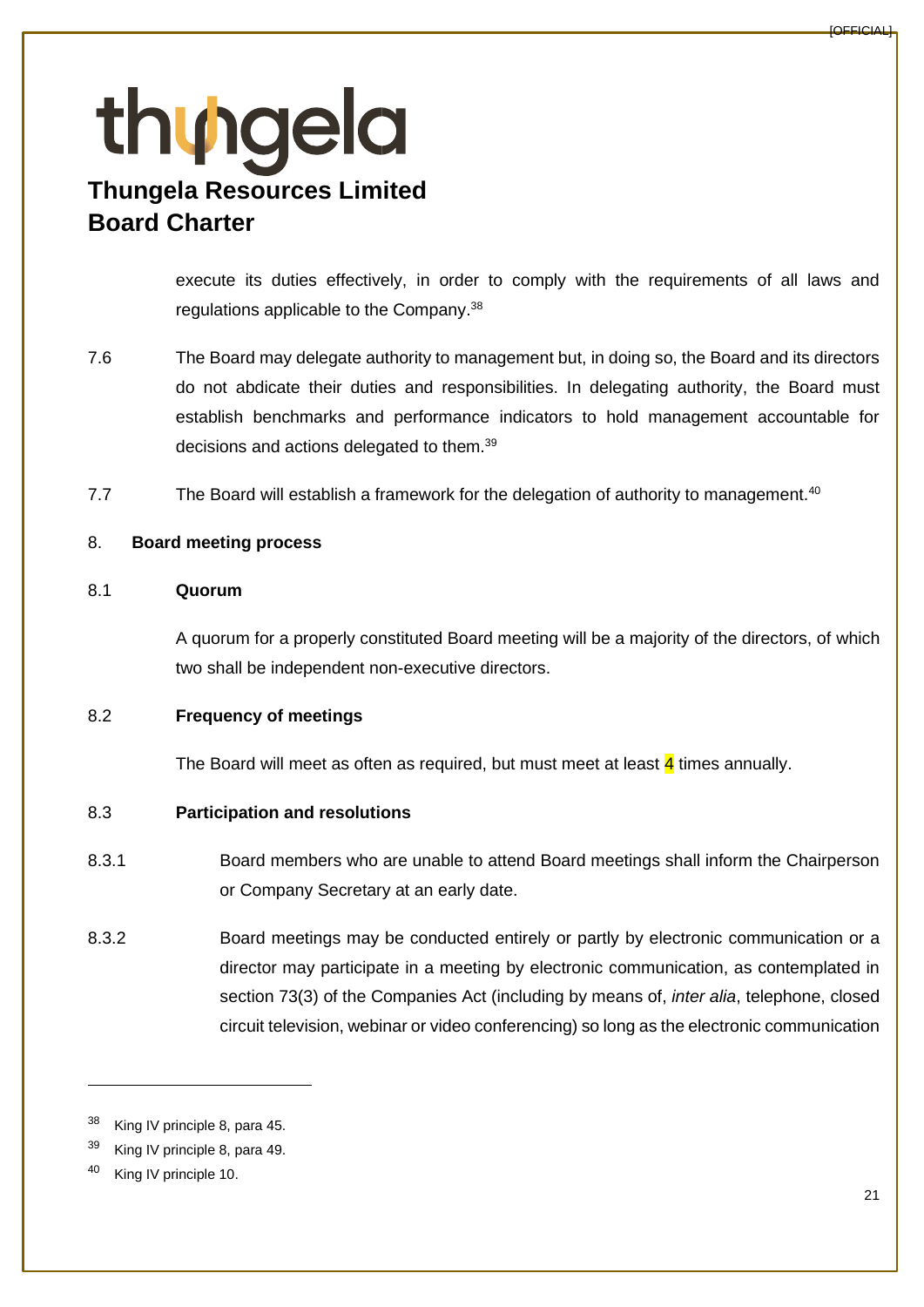facility employed ordinarily enables all persons participating in that meeting to communicate concurrently with each other without an intermediary, and to participate effectively in the meeting.<sup>41</sup>

- 8.3.3 Board members should participate fully and constructively in discussions and other activities and contribute by sharing their knowledge, skills and abilities.
- 8.3.4 An invitation to attend the meeting may be extended to executive management.
- 8.3.5 Each director has one vote on a matter before the Board.
- 8.3.6 A majority of the votes cast on a resolution is sufficient to approve that resolution and, in the case of a tied vote, the Chairperson shall not have a casting vote and the matter being voted on fails.
- 8.3.7 A resolution that could be voted on at a Board meeting may instead be voted on in writing by Directors entitled to exercise voting rights on that matter. Such a resolution in writing (round robin resolution) signed by the majority of the directors who are entitled to exercise voting rights on the resolution proposed shall be as valid and effectual as if it had been passed at a meeting of Directors.
- 8.3.8 The passing of round robin resolutions of the Board do not detract from the requirement for frequency of Board meetings as set out in this Board Charter.
- 8.3.9 All round robin resolutions should be tabled at the next Board meeting for noting.

### 8.4 **Agenda, meeting papers and minutes**

8.4.1 The procedure to be followed for the convening of meetings, notice of meetings, agendas and minutes of meetings will be in accordance with the Companies Act and the MoI, and will be managed by the Company Secretary.

<sup>41</sup> Section 73(3) of the Companies Act.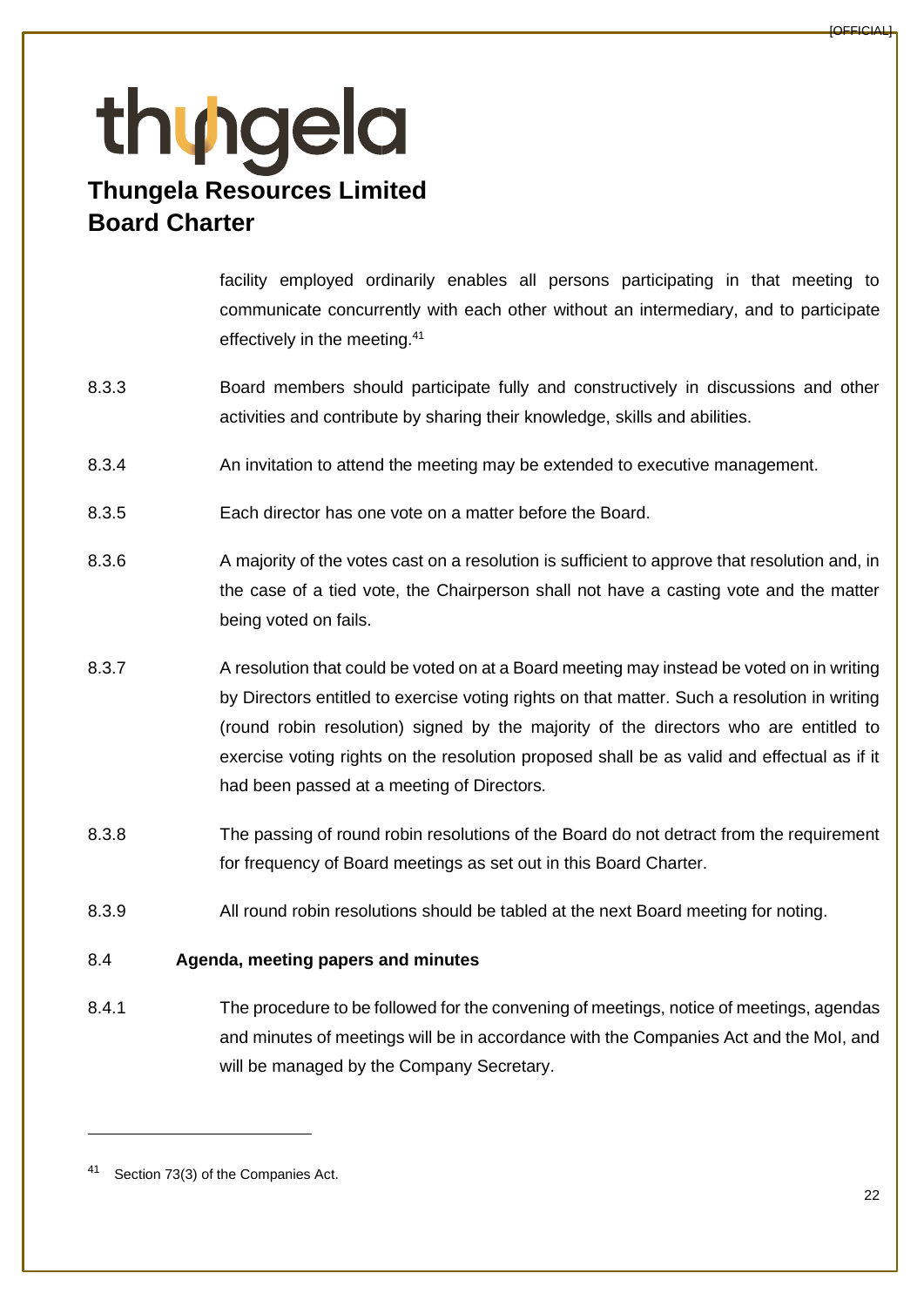- 8.4.2 To the extent reasonably practicable, Board papers will be circulated to all directors at least one week before the meeting and full and appropriate information will be supplied to directors by way of succinct position papers or reports with the Board pack to enable director to form an opinion on the issues on the agenda prior to the meeting and, if necessary, to request additional information before the meeting. Additional documentation may be circulated to Board members prior to the Board meeting and will, to the extent applicable and appropriate, be clearly labelled to indicate that such documentation constitutes additional but non-essential reading.
- 8.4.3 The Company Secretary shall keep appropriate records of all meetings of the Board as well as minutes of the proceedings and all decisions made.
- 8.4.4 Minutes of the Board meetings, signed by the Chairperson, shall be sufficient evidence that the matters referred to therein have been fully discussed and agreed, whether by way of a formal meeting or otherwise.
- 8.4.5 The Company Secretary shall circulate the minutes of the meetings of the Board to all members of the Board and to the Chairperson of the Board. Any Director of the Company may, upon request to the Company Secretary, provided that there is no conflict of interest, obtain copies of the Board's meeting agenda and minutes.

### 9. **Board work plan**

An annual work plan will be prepared for the Board and a list of issues which need to be considered by the Board annually will be tabled at the first Board meeting of each year. The agenda for discussion of these issues will be spread over the meetings of the year so that each of these issues are addressed at least once a year. The work plan will be formulated by the Chairperson, in consultation with the CEO and Company Secretary.

### 10. **Disclosure of Conflict of Interest and Other Appointments**

10.1 In dealing with conflicts, the Board must comply with section 75 of the Companies Act.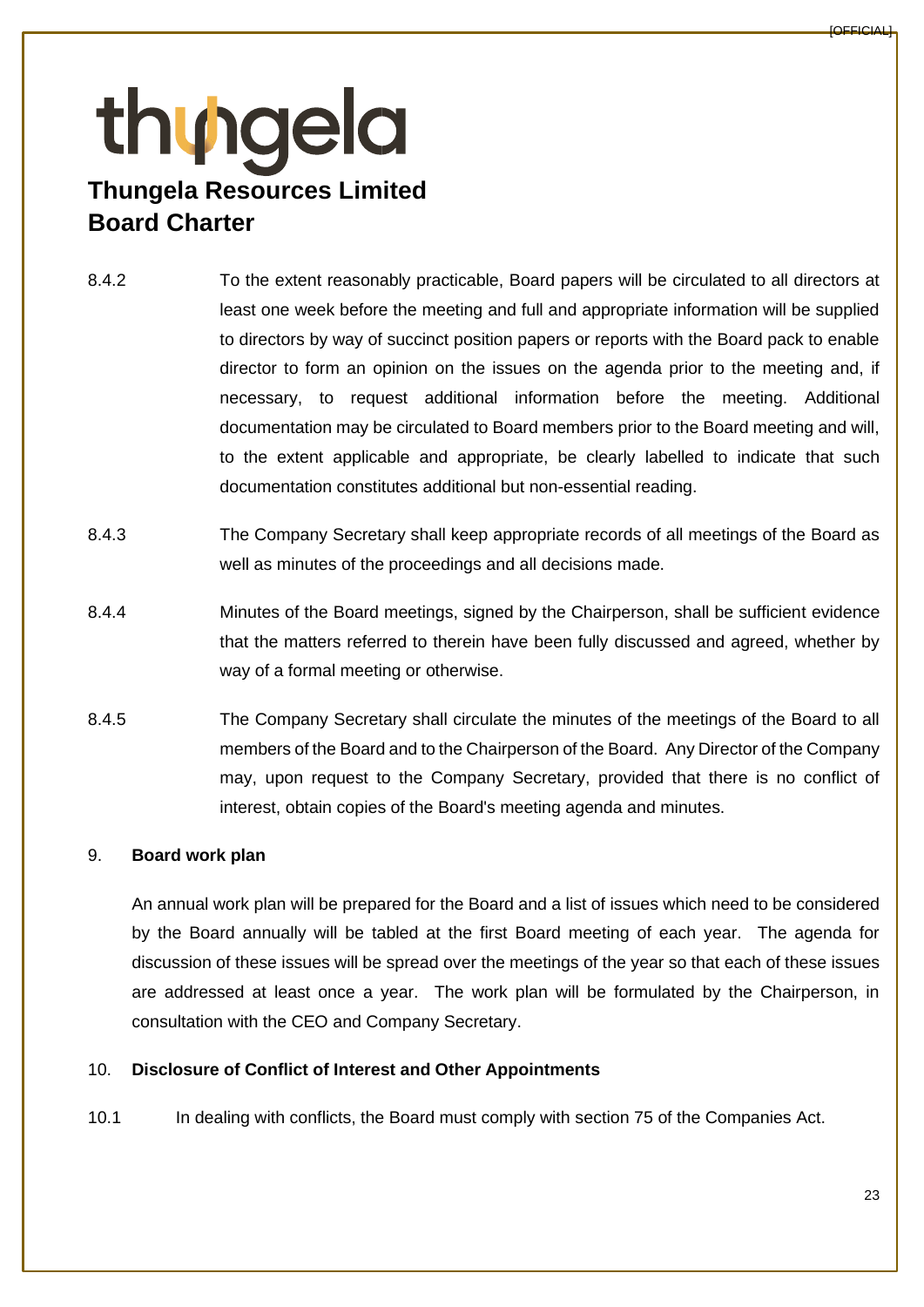- 10.2 Directors are obliged timeously to disclose all direct or indirect conflicts of interest and personal financial interests that are held by them and any related and inter-related persons (as contemplated in section 2 of the Companies Act) in accordance with section 75 of the Companies Act (and, if applicable, any requirements in the MoI). Full disclosures should be made in writing and be submitted to the Company Secretary who will submit relevant information pertaining to such disclosure to the Board, as soon as possible after such disclosure has been made by a director. Enduring, material conflicts of interest are regarded by the Board as incompatible with the fiduciary duties of directors.
- 10.3 Any possible direct or indirect conflicts of interest and personal financial interests that are held by a director and any related and inter-related persons (as contemplated in section 2 of the Companies Act) shall be disclosed (in the manner prescribed by law and in the MoI, to the extent applicable) as soon as a director becomes aware thereof (and in any event prior to the consideration of the matter to which the conflict of interest or personal financial interest relates, at any Board meeting). The director concerned shall not participate in a discussion or vote on a matter in respect of which that director or any related and inter-related persons of the director (as contemplated in section 2 of the Companies Act) has a personal financial interest or a conflict of interest and will leave the meeting immediately after making the requisite disclosure, in accordance with the prescribed procedures in section 75 of the Companies Act (and, if applicable, any requirements in the MoI).
- 10.4 A director may accept other board appointments, provided that such appointments do not conflict with the interests of the Group and/or adversely affect the director in fulfilling his fiduciary duties, and are discussed with the Chairperson in the case of significant appointments.

#### 11. **Dealing in Securities of the Company**

- 11.1 The directors, should prior to dealing in the Company's securities, obtain clearance to deal in securities, as outlined in the Insider Dealing Policy.
- 11.2 The director should confirm the trade with the Company Secretary, within the required timeframe to notify the Company's shareholders and the JSE.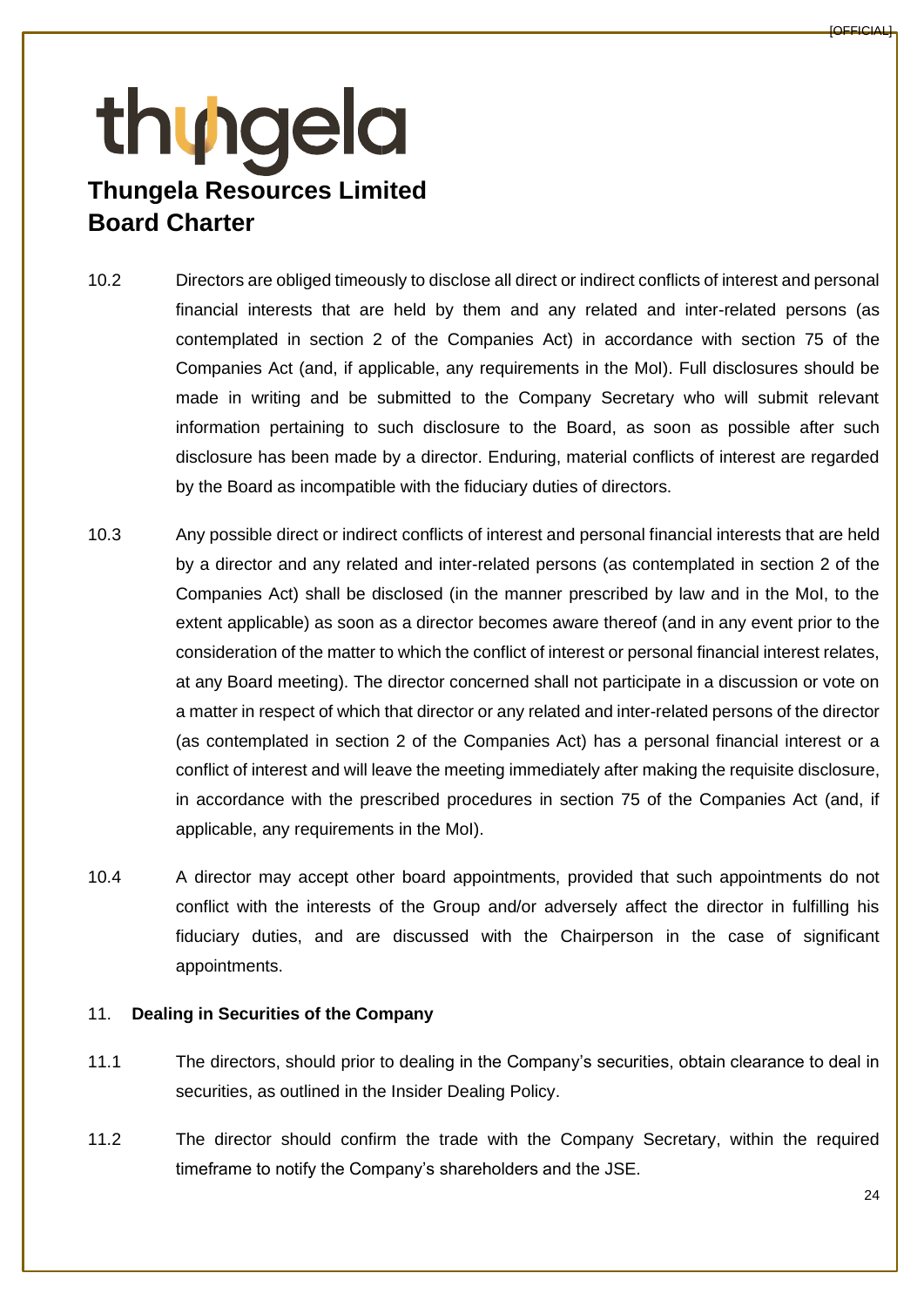11.3 When buying or selling shares, directors must strictly observe the provisions of the MoI, the JSE Listings Requirements, the Company's own internal rules and policies and all relevant legislative or regulatory procedures, and should follow any procedural recommendations prescribed and approved by the Board from time to time.

### 12. **Induction of New Directors and Training for Serving Board Members**

- 12.1 New directors will be required to undergo a formal induction and orientation programme which will be approved by the Chairperson and facilitated by the Company Secretary. The programme should meet the specific needs of both the Company and the individual. The aim is to deepen their understanding of the Company, its operations, the business environment and markets in which the Company operates and sustainability issues relevant to its business, so that any new director may make the maximum contribution as quickly as possible.
- 12.2 Directors are required to keep abreast of changes and trends in the Company's business, and its environment, as well as the legal climate within which the Company operates.
- 12.3 Ongoing training will be provided to directors as and when appropriate.

#### 13. **Performance evaluation of the Board, Committee and Directors**

- 13.1 Each of the Board's committees will be independently evaluated as required by legislation and/or best practice governance, and actions from the evaluation should be agreed with implementation tracked and reported to the Board.<sup>42</sup>
- 13.2 The Board shall appoint an independent non-executive member to lead, with the assistance of an independent service provider, the evaluation of the performance of the Chairperson annually and provide a report to the Board confirming the outcome of the evaluation, with a formal process to address any matters for consideration. The Chairperson evaluation will be benchmarked against his role and functions.<sup>43</sup>

King IV principle 9.

King IV principle 9.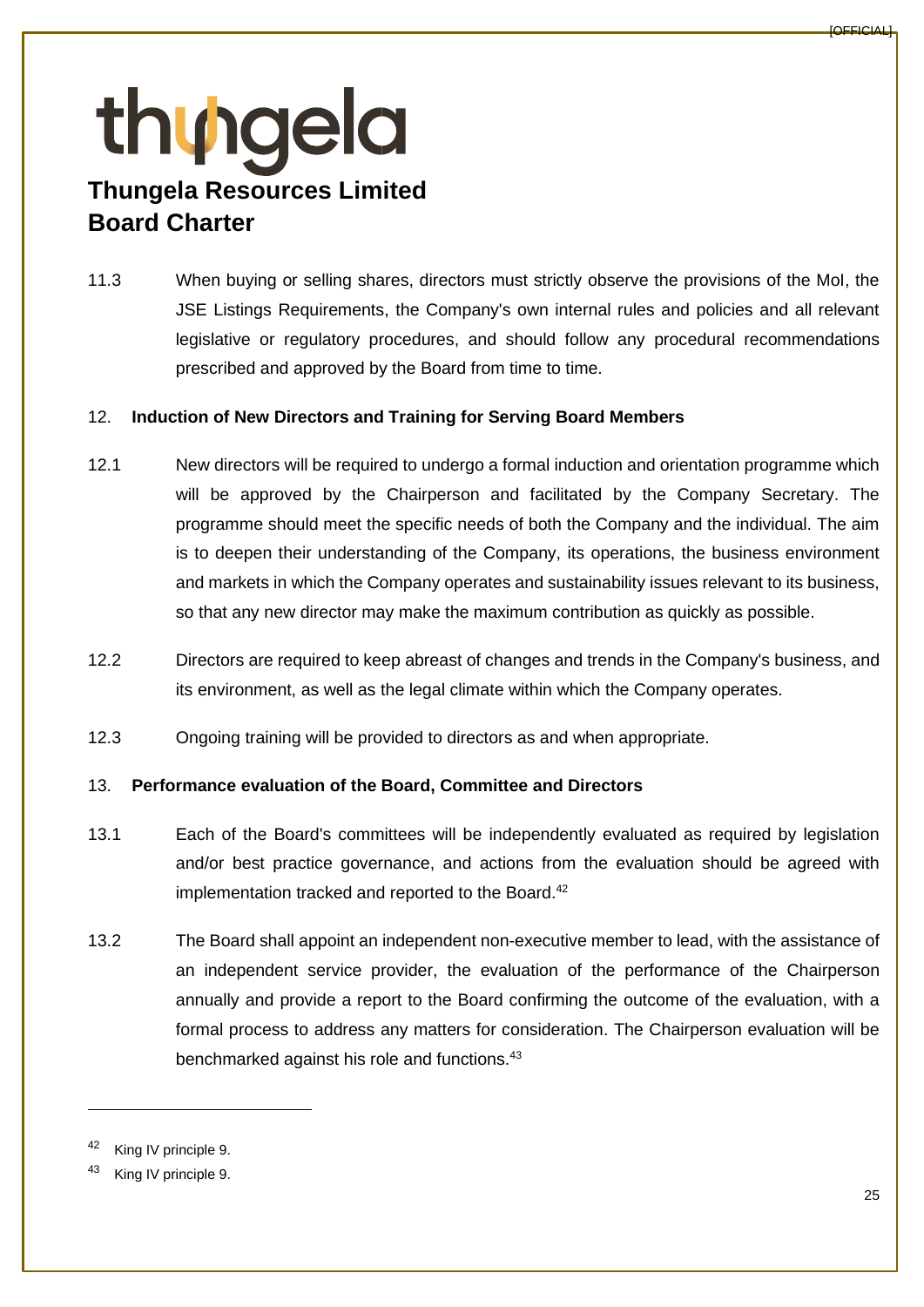13.3 The performance of individual directors will normally be evaluated every second year, including at each point in time when they are due to retire by rotation and they offer themselves for reappointment, either externally facilitated or not in accordance with the methodology approved by the Board,.

### 14. **Remuneration**

- 14.1 Board members shall be remunerated for their services. The Chairperson may be paid an additional fee for his or her services as Chairperson.
- 14.2 The Rem and Nomco of the Company shall recommend the remuneration to be paid to Board members who are non-executive directors of the Company for approval by the Board, and, to the extent required by the Companies Act, the MoI and/or the JSE Listings Requirements, approval by shareholders of the Company by way of a special resolution.<sup>44</sup>
- 14.3 The Board will, with the assistance of the Rem and NomCo review the remuneration of Board members annually and submit same for the requisite shareholder approval.
- 14.4 The Company's Remuneration Policy and Remuneration Report (including the part of the Remuneration Report comprising the Implementation Report), which the Rem and NomCo has recommended to the Board for its consideration and, if the Board considers it appropriate, approval, should (once approved by the Board) be tabled to shareholders every year for voting thereon as separate non-binding advisory votes at the annual general meeting of the Company.<sup>45</sup>
- 14.5 The Board will report to the shareholders on remuneration and this should be included in the Company's integrated annual report and financial statements.

Section 66(9) of the Companies Act and King IV principle 10, para 36.

<sup>&</sup>lt;sup>45</sup> King IV principle 10, para 37 and King IV principle 14, para 37. Section 3.82 of the JSE Listings Requirements.